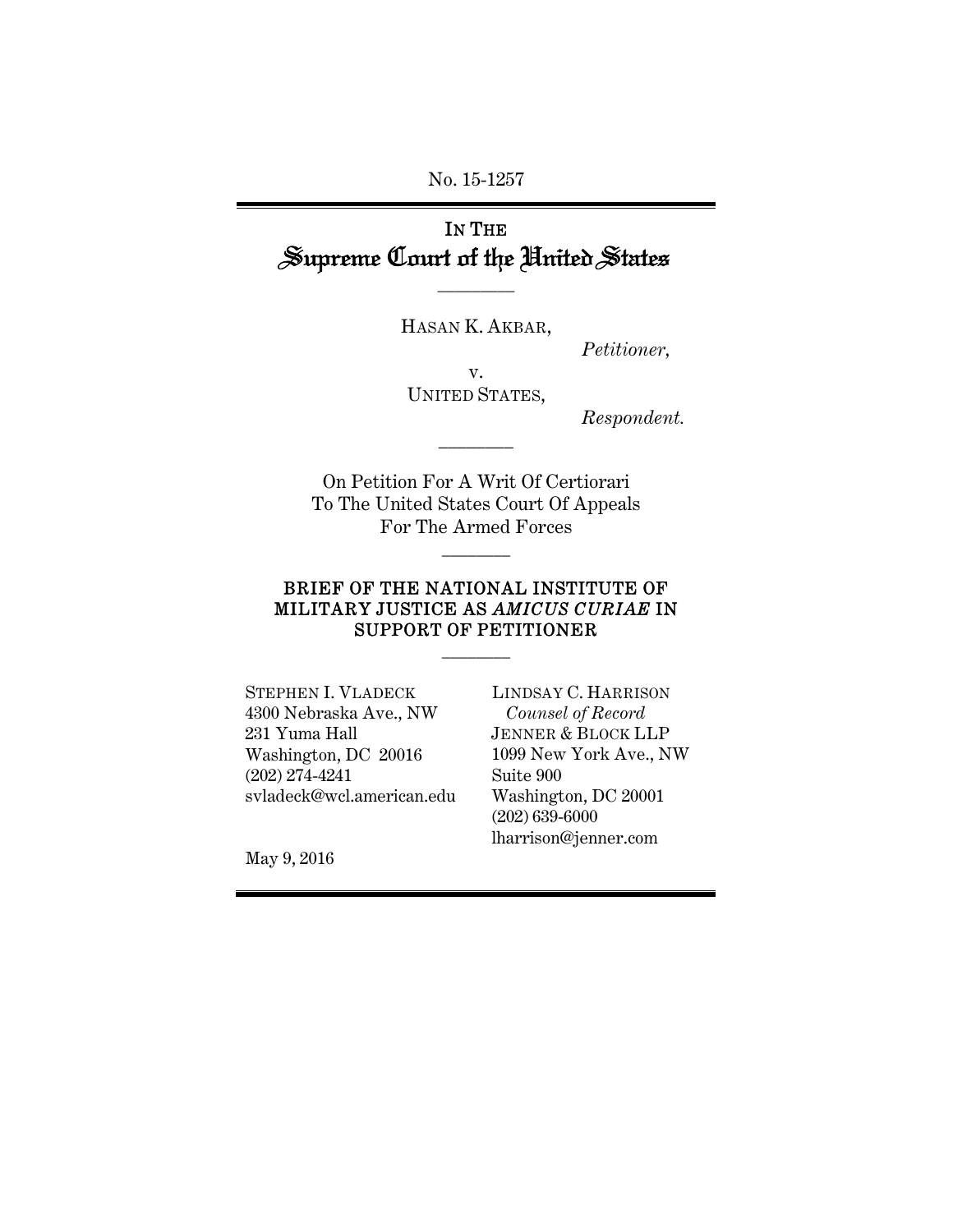## TABLE OF CONTENTS

| I. | $a_{\cdot}$    | CONGRESS AND THIS COURT HAVE<br>INCREASINGLY PREFERRED<br>COLLATERAL REVIEW, RATHER<br>THAN DIRECT APPEALS, FOR<br>SUPERVISING CIVILIAN<br>Post-Conviction Habeas Corpus<br>Came To Serve Similar Functions<br>As Those Served By Direct |
|----|----------------|------------------------------------------------------------------------------------------------------------------------------------------------------------------------------------------------------------------------------------------|
|    | $\mathbf{b}$ . | Congress Has Consistently<br>Expanded This Court's Discretion<br>Over Its Appellate Jurisdiction,                                                                                                                                        |
|    | $\mathbf{c}$ . | This Court Has Increasingly<br>Declined To Exercise Direct<br>Supervisory Powers Over Civilian                                                                                                                                           |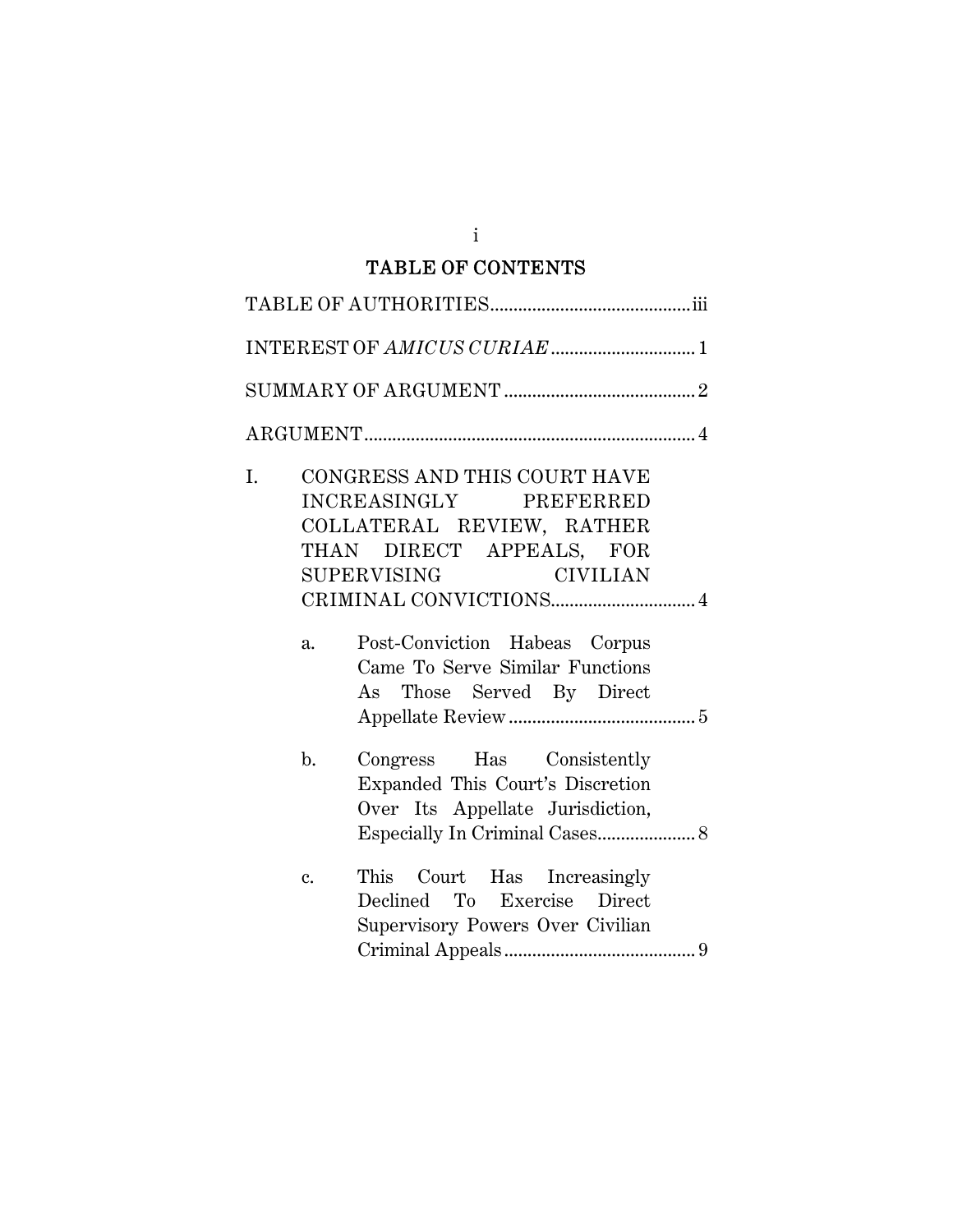| II.  |             | ARTICLE III POST-CONVICTION                         |                                                                                                                                                         |  |
|------|-------------|-----------------------------------------------------|---------------------------------------------------------------------------------------------------------------------------------------------------------|--|
|      |             | REVIEW                                              | OF MILITARY                                                                                                                                             |  |
|      |             | CONVICTIONS HAS FOLLOWED                            |                                                                                                                                                         |  |
|      |             | THE OPPOSITE PATTERN  11                            |                                                                                                                                                         |  |
|      | $a_{\cdot}$ |                                                     | This Court Has Carefully<br>Circumscribed The Scope Of<br><b>Collateral Post-Conviction Review</b>                                                      |  |
|      |             |                                                     |                                                                                                                                                         |  |
|      | b.          |                                                     | Congress Has Expanded This<br>Court's Direct Appellate<br>Jurisdiction Over The Military<br>Justice System—And Thereby<br>Underscored The Need For More |  |
|      |             |                                                     |                                                                                                                                                         |  |
| III. |             | THIS CASE IS A UNIQUELY<br>COMPELLING CANDIDATE FOR |                                                                                                                                                         |  |
|      |             | APPELLATE SUPERVISION 19                            |                                                                                                                                                         |  |
|      |             |                                                     |                                                                                                                                                         |  |

ii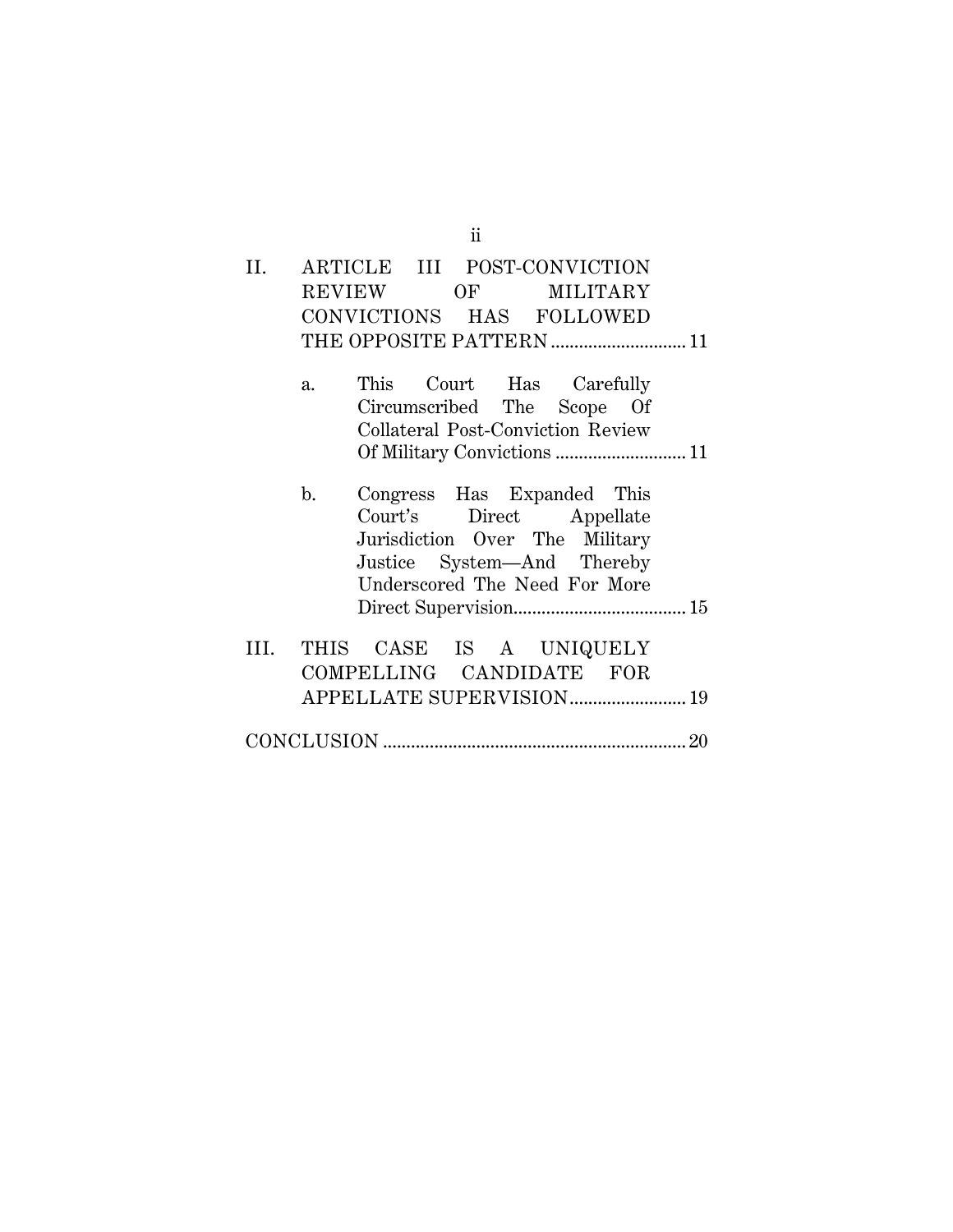### TABLE OF AUTHORITIES

## CASES

| Anderson v. Harless, 459 U.S. 4 (1982)  11                |
|-----------------------------------------------------------|
| Armann v. McKean, 549 F.3d 279 (3d Cir.                   |
|                                                           |
| <i>Boumediene v. Bush,</i> 553 U.S. 723 (2008)  1, 13     |
|                                                           |
| Burns v. Wilson, 346 U.S. 137 (1953) 12, 17               |
| Burns v. Wilson, 346 U.S. 844 (1953) 12, 13               |
| Clinton v. Goldsmith, 526 U.S. 529 (1999)  1, 18          |
| Edmond v. United States, 519 U.S. 977 (1996) 2, 18        |
| Hamdan v. Rumsfeld, 548 U.S. 557 (2006)  1                |
| Harrington v. Richter, 562 U.S. 86 (2011) 14              |
| <i>Heien v. North Carolina</i> , 135 S. Ct. 530 (2014) 10 |
| Hiatt v. Brown, 339 U.S. 103 (1950)  12                   |
|                                                           |
| Loving v. United States, 517 U.S. 748 (1996) 3            |
| Loving v. United States, 68 M.J. 1 (C.A.A.F.              |
|                                                           |
| Noyd v. Bond, 395 U.S. 683 (1969)  17                     |
|                                                           |
|                                                           |
| Ring v. Arizona, 536 U.S. 584 (2002)  4                   |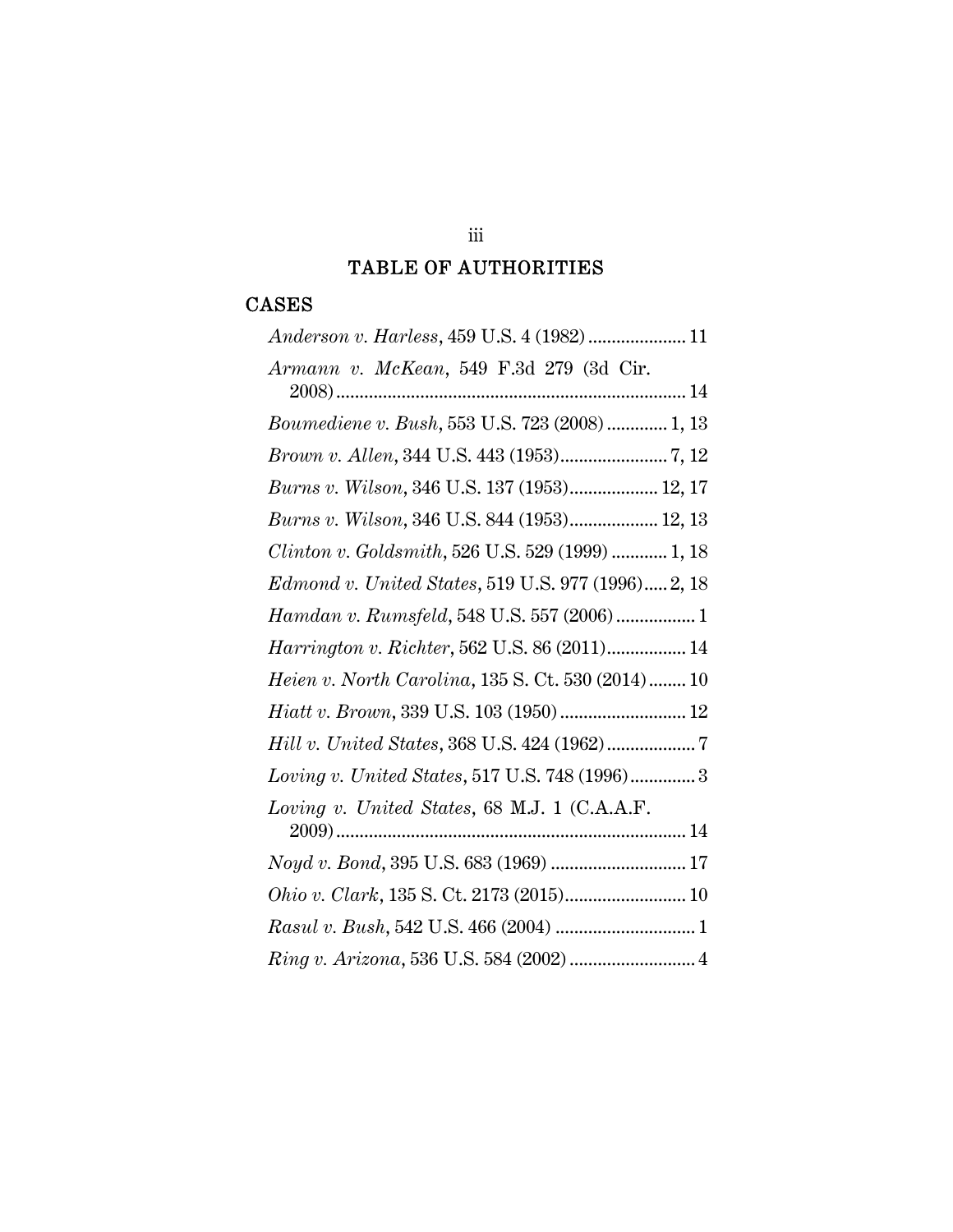| Sanford v. United States, 586 F.3d 28 (D.C.         |
|-----------------------------------------------------|
| Schlesinger v. Councilman, 420 U.S. 738             |
| Thomas v. U.S. Disciplinary Barracks, 625           |
|                                                     |
| United States ex rel. New v. Rumsfeld, 448          |
| United States v. Denedo, 556 U.S. 904 (2009) 14, 18 |
| United States v. Grimley, 137 U.S. 147 (1890)  12   |
| United States v. Scheffer, 523 U.S. 303 (1998) 18   |
| Ex parte Vallandigham, 68 U.S. (1 Wall.) 243        |
|                                                     |
|                                                     |
|                                                     |
| TATUTES                                             |
|                                                     |

# $S<sub>1</sub>$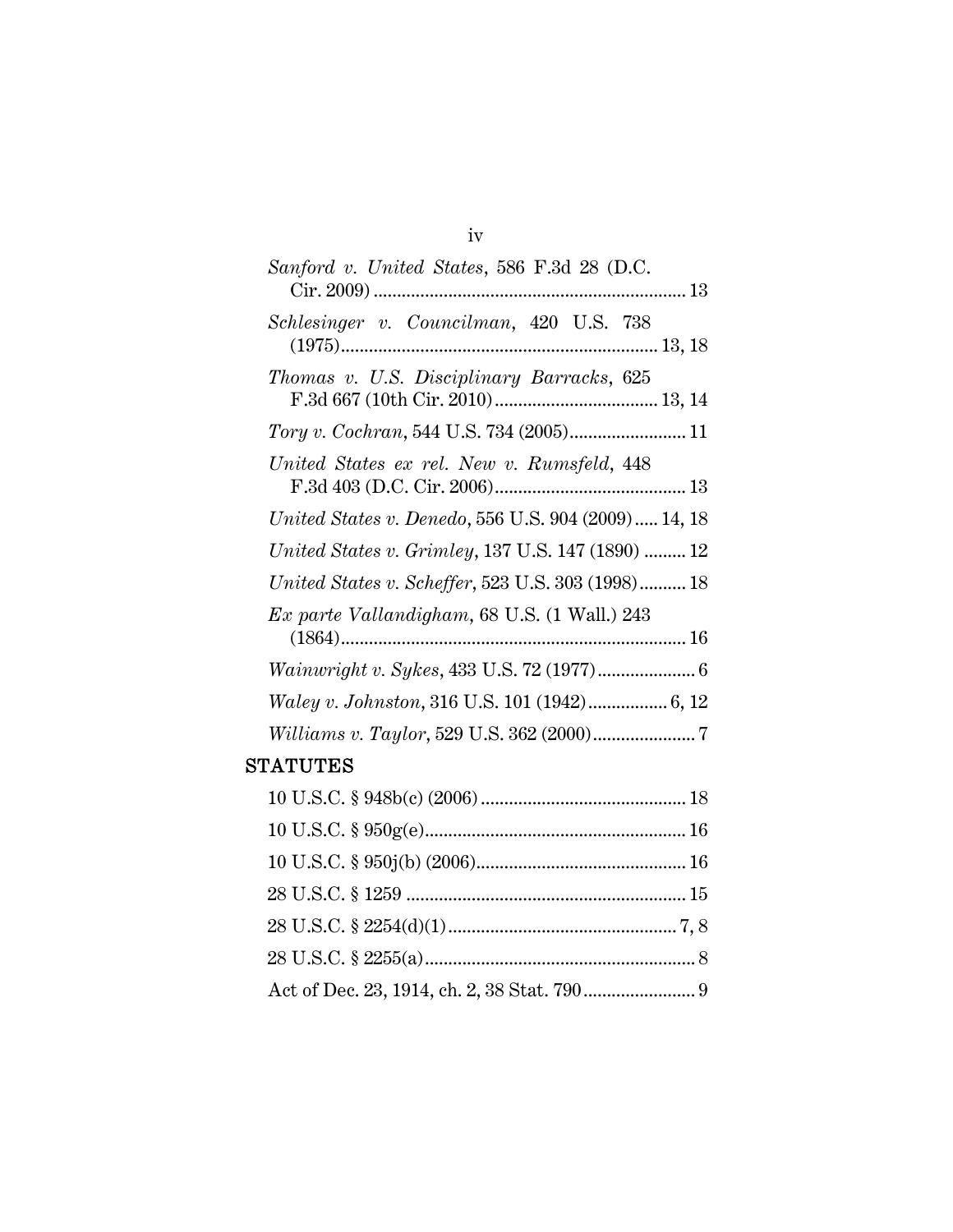| Act of June 27, 1988, Pub. L. No. 100-352, 102                                           |  |
|------------------------------------------------------------------------------------------|--|
|                                                                                          |  |
| Antiterrorism and Effective Death Penalty<br>Act of 1996, Pub. L. No. 104-132, 110 Stat. |  |
| Criminal Appeals Act of 1907, ch. 2564, 34                                               |  |
| Habeas Corpus Act of 1867, ch. 28, 14 Stat.                                              |  |
| Judiciary Act of 1925, Pub. L. No. 68-415, 43                                            |  |
| Military Justice Act of 1983, Pub. L. No. 98-                                            |  |
| Omnibus Crime Control Act of 1970, Pub. L.                                               |  |
|                                                                                          |  |

## LEGISLATIVE MATERIALS

| H.R. Rep. No. 98-549 (1983), reprinted in 1983 |  |
|------------------------------------------------|--|
|                                                |  |
|                                                |  |
| The Military Justice Act of 1982: Hearings on  |  |
| S. 2521 Before the Subcomm. on Manpower        |  |
| and Personnel of the S. Comm. on Armed         |  |
| Services, 97th Cong. 136 (1982) (testimony     |  |
| of Hon. Robinson O. Everett, Chief Judge,      |  |
|                                                |  |

v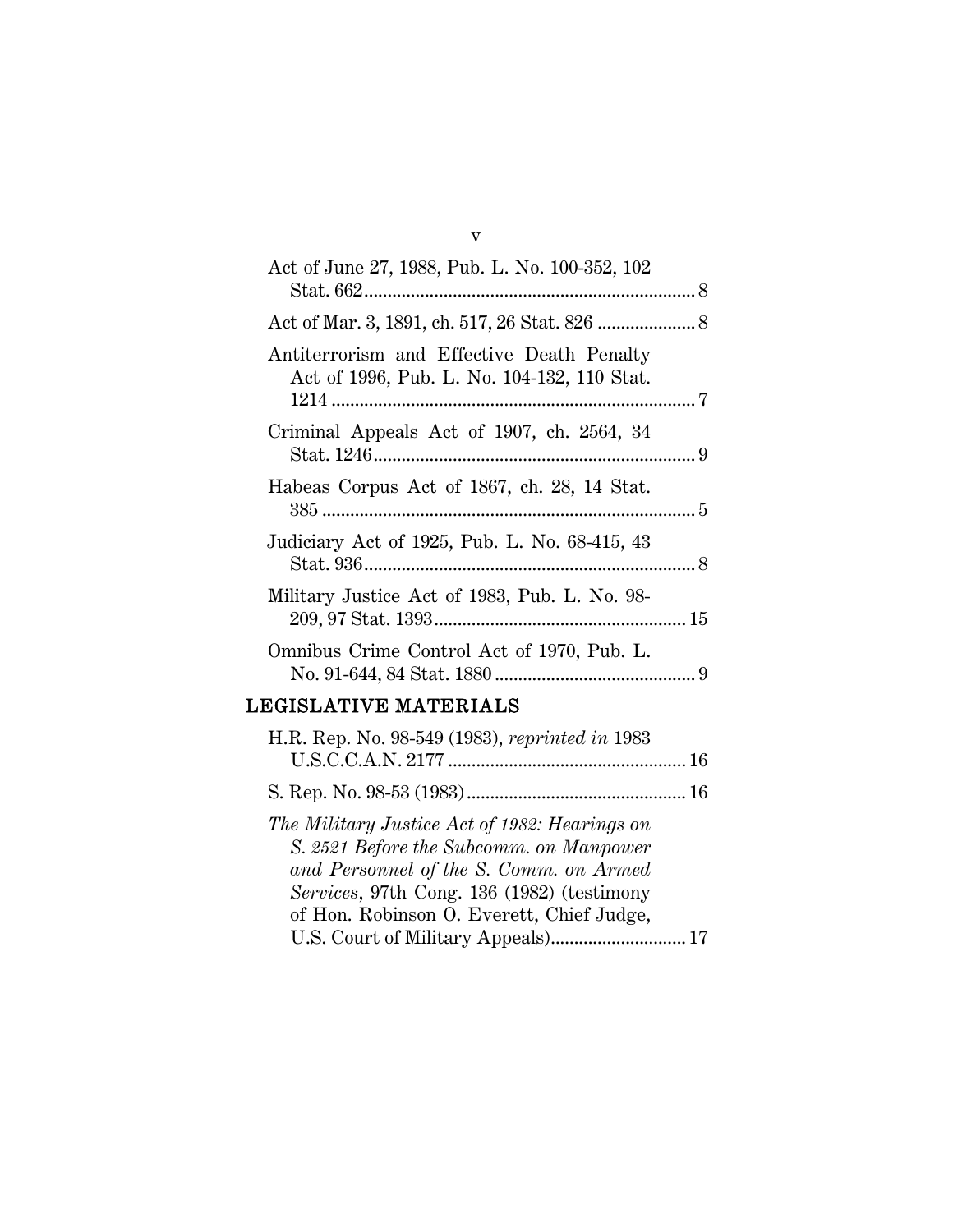## OTHER AUTHORITIES

| Bennett Boskey & Eugene Gressman, The<br>Supreme Court's New Certiorari<br>Jurisdiction over Military Appeals, 102                                                                                                             |
|--------------------------------------------------------------------------------------------------------------------------------------------------------------------------------------------------------------------------------|
| Richard H. Fallon, Jr. et al., <i>Hart &amp;</i><br>Wechsler's The Federal Courts and the                                                                                                                                      |
| Eugene R. Fidell, Review of Decisions of the<br>United States Courts of Appeals for the<br>Armed Forces by the Supreme Court of the<br>United States, in Evolving Military<br><i>Justice</i> 149 (Eugene R. Fidell & Dwight H. |
| Felix Frankfurter & James M. Landis, The<br>Business of the Supreme Court: A Study in                                                                                                                                          |
| Henry J. Friendly, Is Innocence Irrelevant?<br>Collateral Attack on Criminal Judgments,                                                                                                                                        |
| Edward A. Hartnett, Questioning Certiorari:<br>Some Reflections Seventy-Five Years After<br>the Judges' Bill, 100 Colum. L. Rev. 1643                                                                                          |
| 1 Randy Hertz & James S. Liebman, Federal<br>Habeas Corpus Practice and Procedure                                                                                                                                              |
|                                                                                                                                                                                                                                |

vi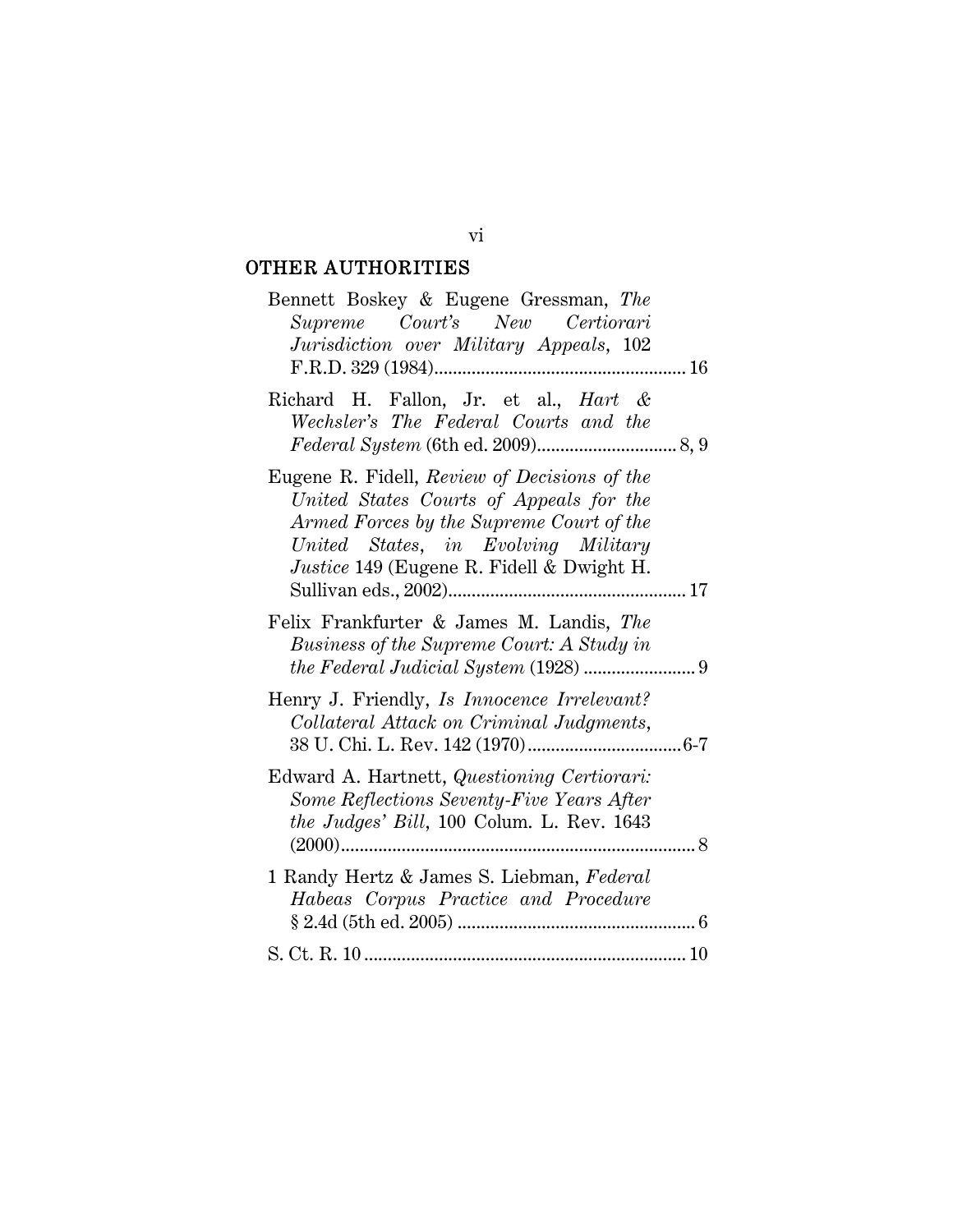| Stephen M. Shapiro et al., Supreme Court                                                                                                                                                                                                                                                                |  |
|---------------------------------------------------------------------------------------------------------------------------------------------------------------------------------------------------------------------------------------------------------------------------------------------------------|--|
| Giovanna Shay & Christopher Lasch,<br>Initiating a New Constitutional Dialogue:<br>The Increased Importance Under AEDPA<br>of Seeking Certiorari from Judgments of<br><i>State Courts</i> , 50 Wm. & Mary L. Rev. 211                                                                                   |  |
|                                                                                                                                                                                                                                                                                                         |  |
| The Supreme Court, 2014 Term-The<br>Statistics, 129 Harv. L. Rev. 381 (2015)  10                                                                                                                                                                                                                        |  |
| Stephen I. Vladeck, <i>Exceptional Courts and</i><br>the Structure of American Military<br>Justice, in Guantánamo and Beyond:<br><i>Exceptional Courts and Military</i><br>Commissions in Comparative and Policy<br>Perspective 163 (Fionnuala D. Ní Aoláin &<br>Oren Gross eds., Cambridge Univ. Press |  |
| 2013), http://perma.cc/DQ98-UK9H 16                                                                                                                                                                                                                                                                     |  |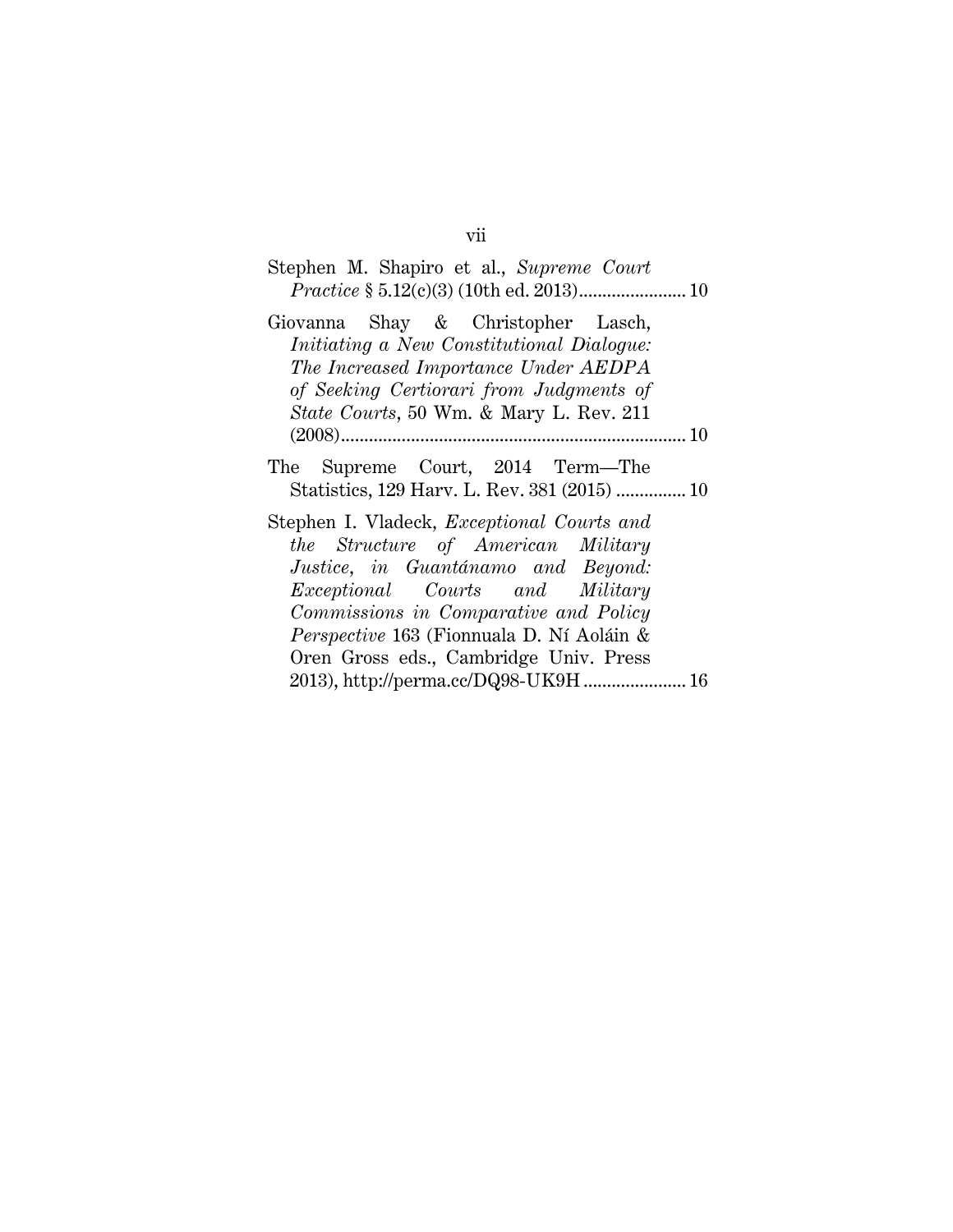#### INTEREST OF *AMICUS CURIAE*<sup>1</sup>

1

*Amicus curiae* the National Institute of Military Justice ("NIMJ") is a District of Columbia nonprofit corporation organized in 1991 to advance the fair administration of military justice and foster improved public understanding of the military justice system. NIMJ's advisory board includes law professors, private practitioners, and other experts in the field, none of whom are on active duty in the military, but nearly all of whom have served as military lawyers—several as flag officers.

NIMJ appears regularly as *amicus curiae* before the U.S. Court of Appeals for the Armed Forces ("CAAF"), and appeared in the U.S. Supreme Court as an *amicus* in support of the government in *Clinton v. Goldsmith*, 526 U.S. 529 (1999), and in support of the petitioners in *Rasul v. Bush*, 542 U.S. 466 (2004), *Hamdan v. Rumsfeld*, 548 U.S. 557 (2006), and *Boumediene v. Bush*, 553 U.S. 723 (2008).

As relates to the issue before the Court in this case, NIMJ has an interest in ensuring that an Article

<sup>1.</sup> The parties have consented to the filing of this brief. Counsel of record for both parties received notice at least 10 days prior to the due date of *amicus curiae*'s intention to file this brief. No counsel for a party authored this brief in whole or in part, and no counsel for a party (nor a party itself) made a monetary contribution intended to fund the preparation or submission of this brief. No person other than *amicus* or its counsel made a monetary contribution to its preparation or submission.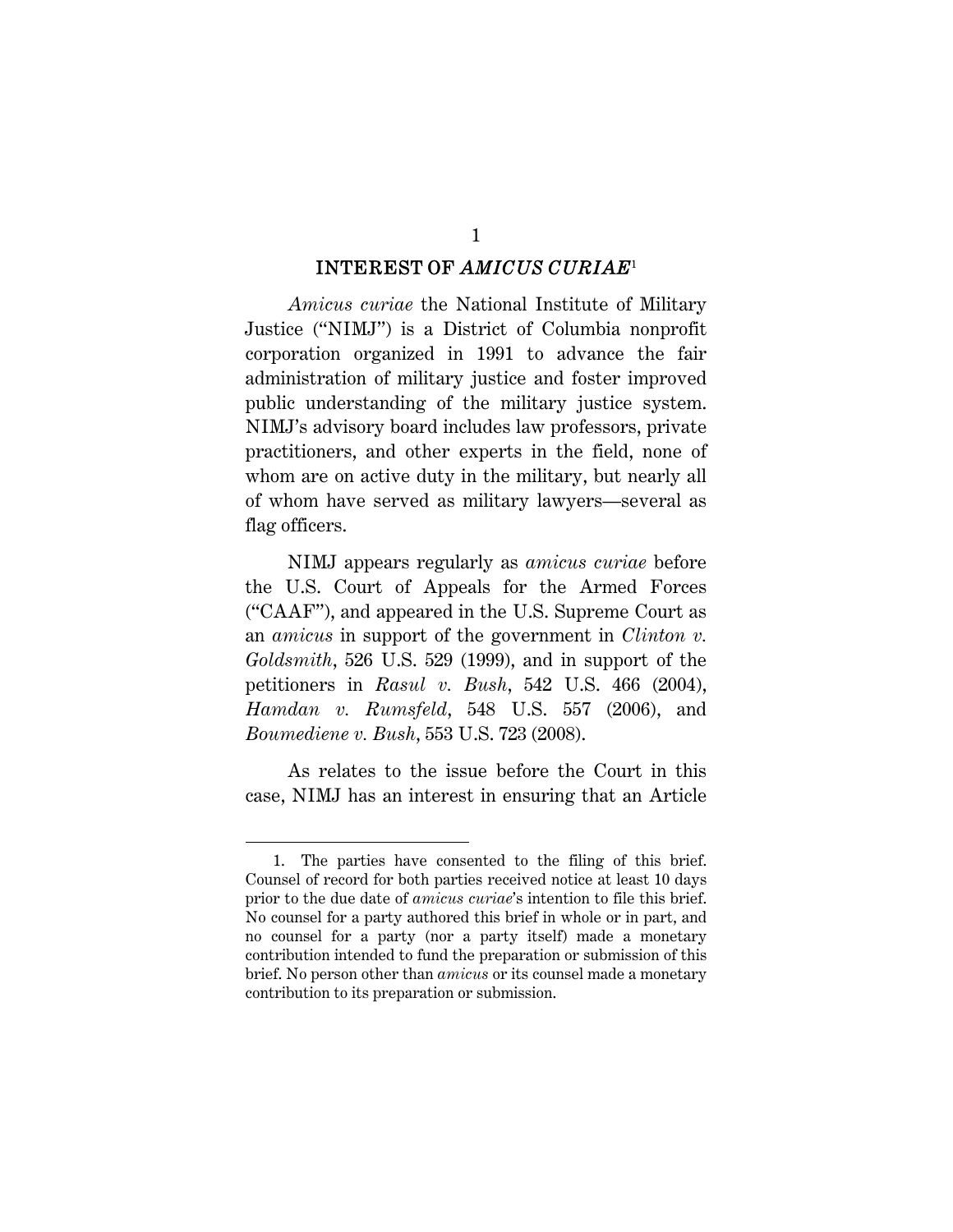III court, rather than the military justice system, has the final say on such an important constitutional question of criminal law.

#### SUMMARY OF ARGUMENT

The Petition raises a substantial constitutional challenge to a death sentence; the Court of Appeals held that only *this* Court could properly resolve the question presented; and if this Court answers that question in Petitioner's favor, it would raise doubt about the entire scheme by which the military justice system currently imposes capital punishment. It is hard to imagine how a servicemember could ever present a more compelling petition for certiorari than the Petitioner in this case.

These imperatives notwithstanding, this Court has not granted a servicemember's request for plenary review of a court-martial in two decades. *See Edmond v. United States*, 519 U.S. 977 (1996) (mem.); *see also post* at 18 n.5. That trend may have a lot to do with two broader developments that, over the past 75 years, have dramatically reduced this Court's focus on direct appeals from civilian criminal convictions: the expansion of collateral review via habeas corpus, and Congress's transformation of the Court's docket from one featuring a high number of mandatory appeals to one in which almost all of the Court's jurisdiction is discretionary. As a result, it is now the rare case in which this Court grants certiorari in a direct criminal appeal—especially where the question presented has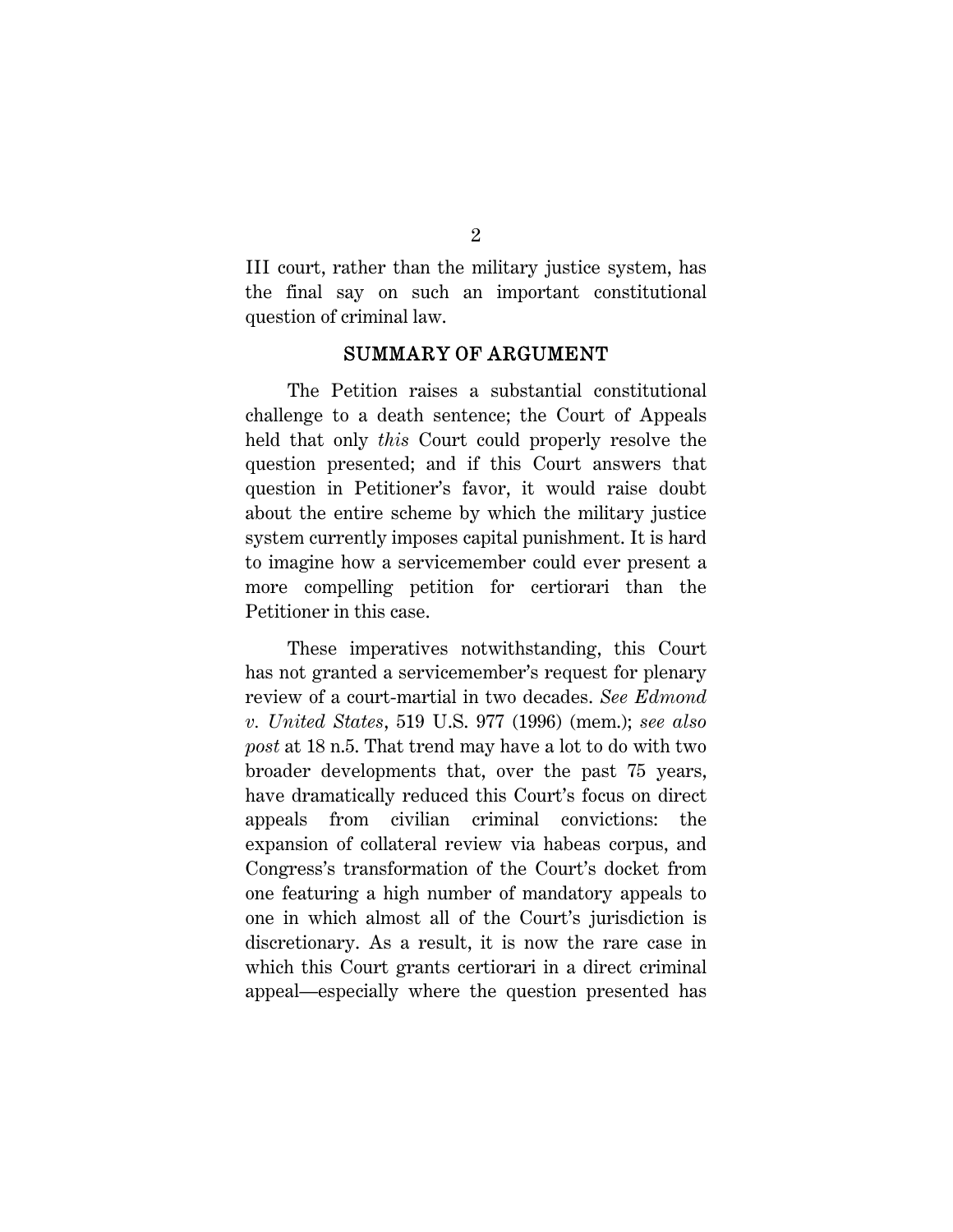not divided the lower courts, or is unlikely to be of surpassing national importance.

But whatever the merits of these developments with respect to *civilian* criminal convictions, these same trends should both militate in the opposite direction with respect to this Court's review of criminal convictions in *military* courts. In the military context, collateral review of criminal convictions is severely limited to whether the military court gave "full and fair consideration" to the defendant's constitutional claims. And unlike what's true for civilian criminal convictions, Congress has clearly and explicitly indicated its desire for this Court to exercise a more aggressive supervisory role over military convictions—even though few, if any, will give rise to divisions of authority among the lower courts.

Accordingly, while the Supreme Court is certainly not bound to exercise certiorari jurisdiction over military appeals in any or even most cases, the Court is meant to—and should—play a different and more active role in reviewing direct appeals from the military justice system. And whatever force that argument carries in the ordinary military criminal case, it should have especial significance here.

The question presented is based squarely upon Petitioner's claim that this Court's decision in *Loving v. United States*, 517 U.S. 748 (1996), which upheld Congress's power to delegate to the President the authority to promulgate aggravating factors for capital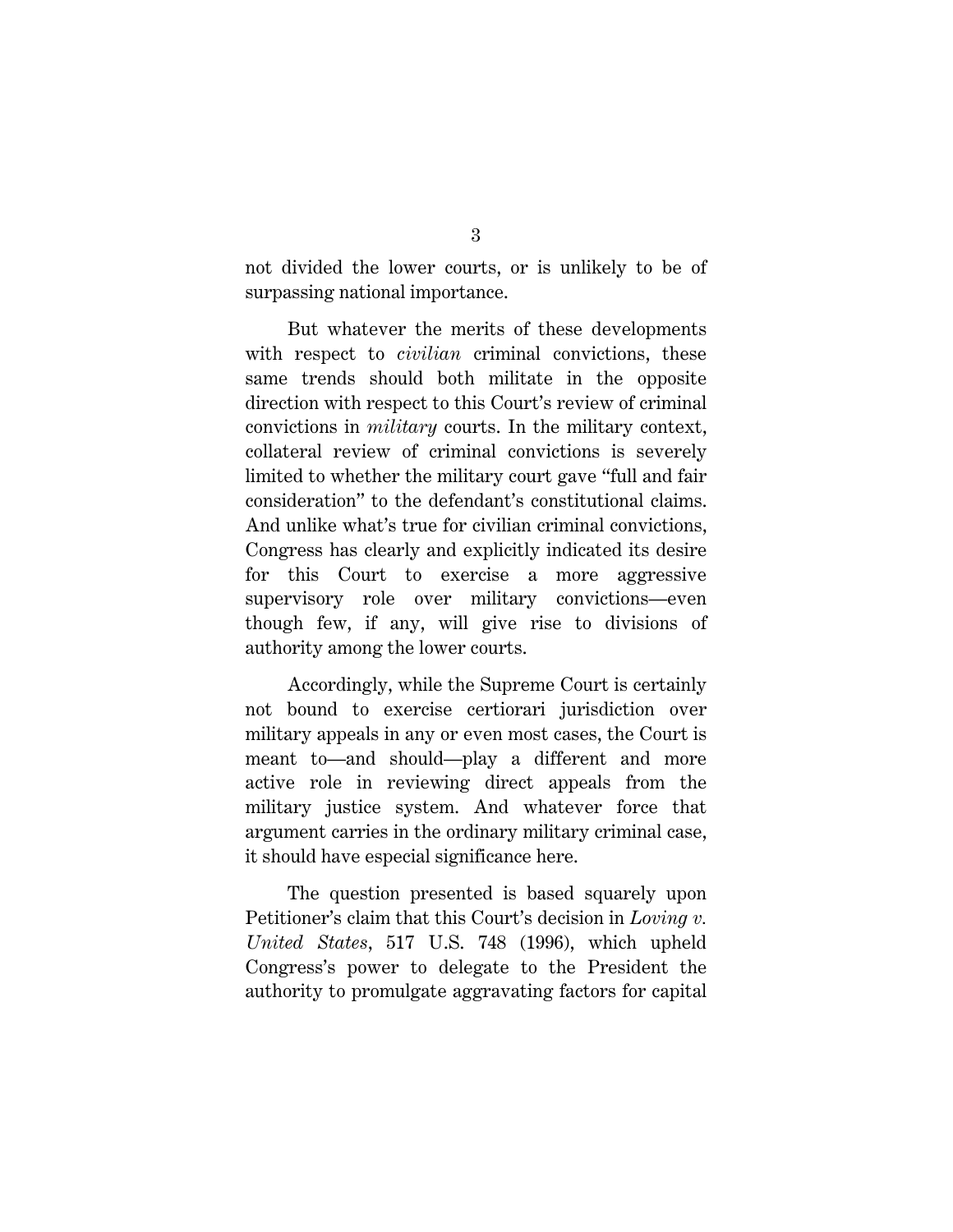sentences in courts-martial, has been overtaken by its later ruling in *Ring v. Arizona*, 536 U.S. 584 (2002). Whatever the merits of that argument (on which this brief takes no position), it is unquestionably an issue that only *this* Court can settle—as the Court of Appeals for the Armed Forces (CAAF) expressly held in rejecting it. *See* Pet. App. 81a ("[W]e will continue to adhere to the holding in *Loving* unless the Supreme Court decides at some point in the future that there is a basis to overrule that precedent.").

Thus, Petitioner presents a substantial constitutional challenge to a death sentence—and to the current regime for capital sentencing in the military justice system, writ large—that can be resolved only by this Court on a direct appeal. If this Court is ever going to grant a servicemember's request for plenary review of a conviction by court-martial, it should grant the Petition.

#### ARGUMENT

I. CONGRESS AND THIS COURT HAVE INCREASINGLY PREFERRED COLLATERAL REVIEW, RATHER THAN DIRECT APPEALS, FOR SUPERVISING CIVILIAN CRIMINAL CONVICTIONS

As a series of statutes and the Supreme Court's jurisprudence underscore, both Congress and this Court have increasingly disfavored direct appeals as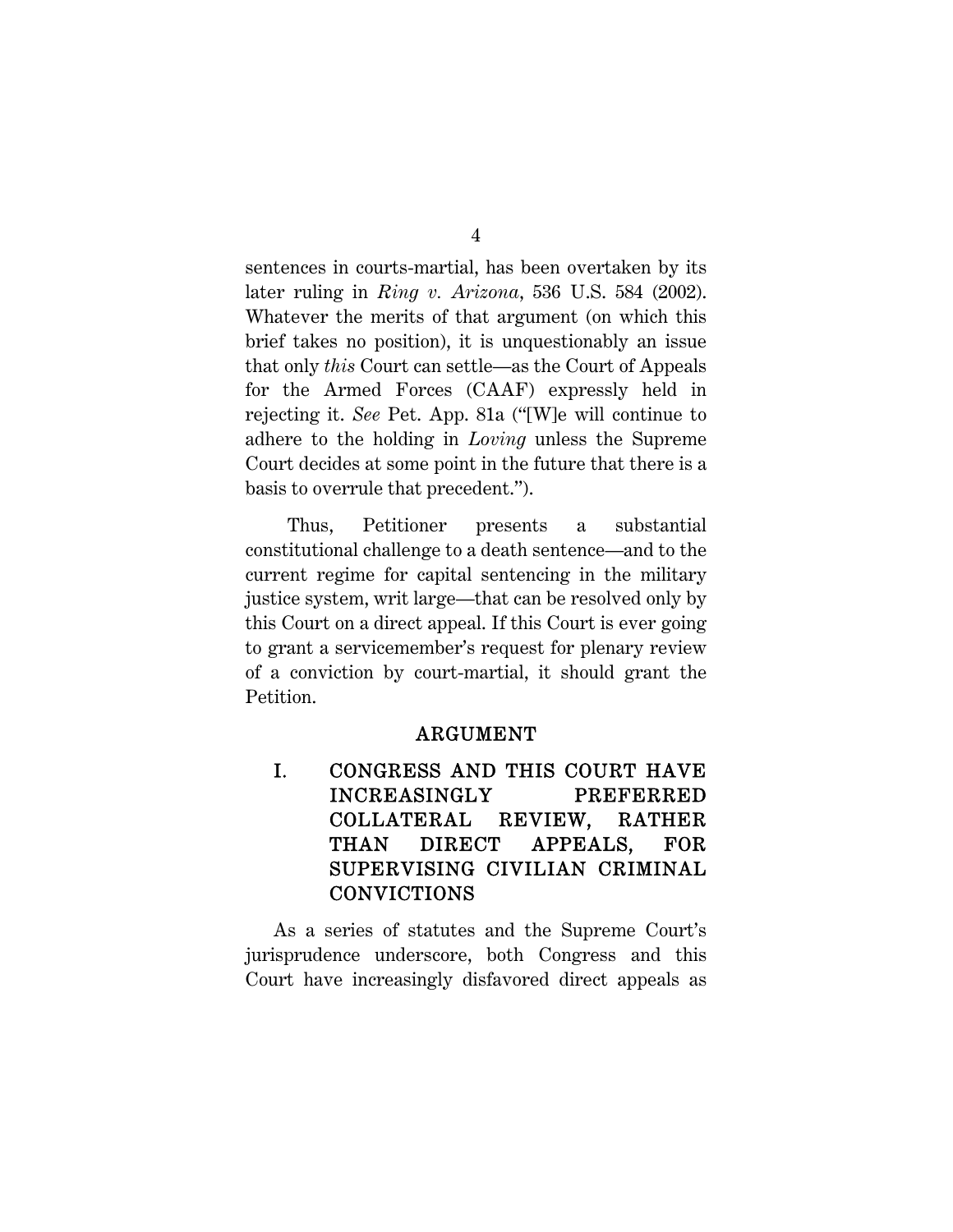the principal mechanism for supervising—and correcting errors in—criminal convictions in civilian courts. Instead, collateral review in state and federal court has come to serve much the same function, reducing both the size and significance of this Court's civilian criminal docket.

### a. Post-Conviction Habeas Corpus Came To Serve Similar Functions As Those Served By Direct Appellate Review

Ever since the Habeas Corpus Act of 1867, ch. 28, 14 Stat. 385, cemented the ability of federal courts to entertain habeas petitions from criminal defendants convicted in state courts, a dual track has existed pursuant to which those convicted in state and federal civilian courts can mount challenges to their trials: direct appeals culminating in this Court, and petitions for writs of habeas corpus in the appropriate Article III district court. Even as the functions served by these tracks of review have varied, case law arising from the 1867 Act reflected a series of interrelated propositions usefully summarized by Professors Hertz and Liebman:

> All prisoners deserve one federalcourt appeal as of right of their federal constitutional claims, if not on direct review in the Supreme Court, then on habeas corpus in the lower federal courts. As in other appeals, the scope of review was to be *de novo* on the law, deferential on the facts. In the federal prisoner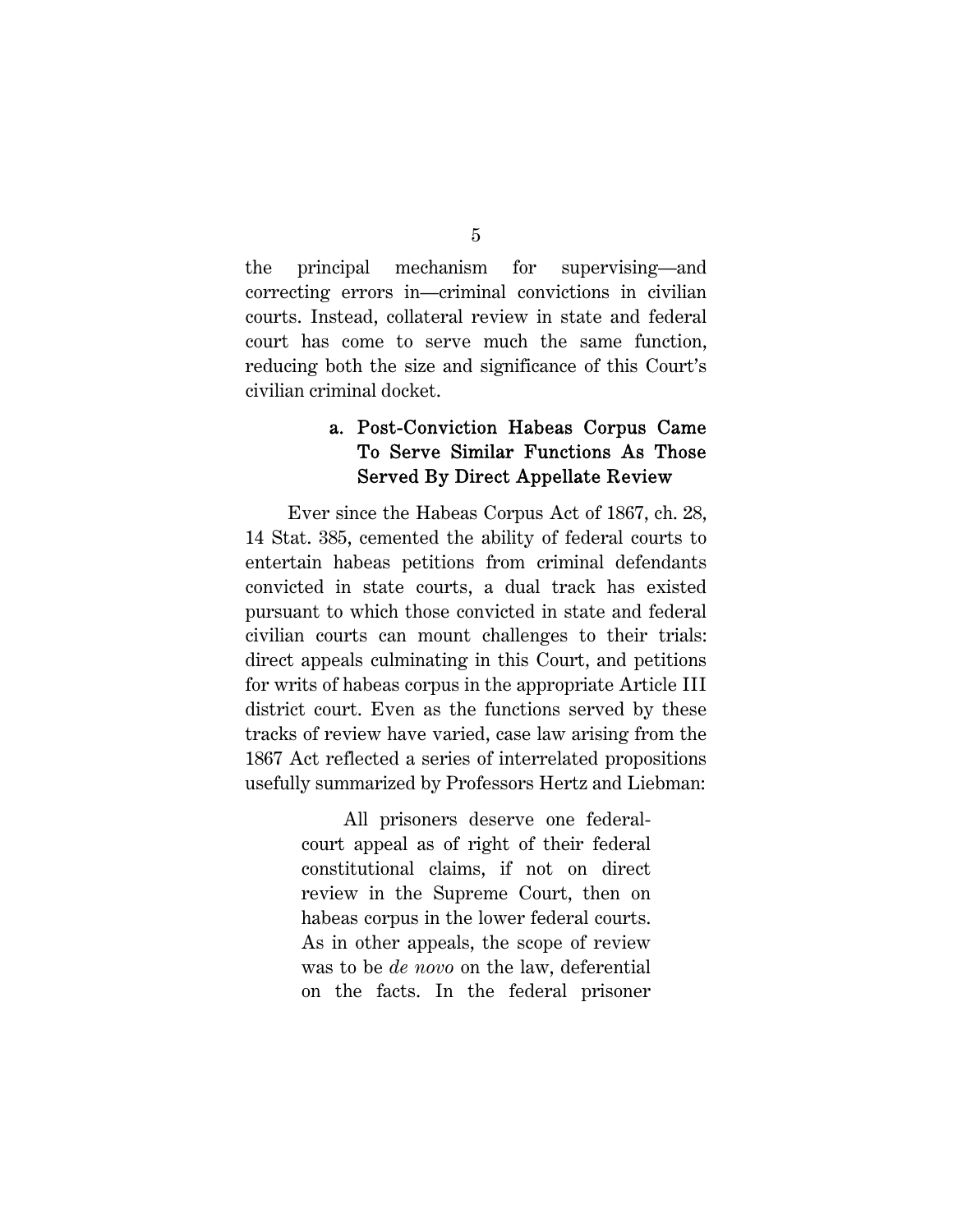context, the appeal generally would be a direct appeal to a United States Court of Appeals, unless the prisoner could not reasonably be expected to raise his claims in the immediate wake of trial. In the state-prisoner context, with direct Supreme Court review on the merits as of right having been limited to but a few cases each year, the bulk of the review responsibility would fall to the lower federal courts (and, at times, the Supreme Court) on habeas corpus.

1 Randy Hertz & James S. Liebman, *Federal Habeas Corpus Practice and Procedure* § 2.4d, at 71 (5th ed. 2005).

Two important jurisprudential developments helped to accelerate this trend: First, in *Waley v. Johnston*, 316 U.S. 101 (1942) (per curiam), the Court expanded the scope of post-conviction habeas corpus from challenges to the "jurisdiction" of the trial court to all constitutional challenges to the conviction. *See id*. at 104-05; *see also Wainwright v. Sykes*, 433 U.S. 72, 79 (1977) ("[I]n *Waley v. Johnston*, the Court openly discarded the concept of jurisdiction . . . as a touchstone of the availability of federal habeas review, and acknowledged that such review is available for claims of disregard of the constitutional rights of the accused." (citations omitted) (internal quotation mark omitted)); *see generally* Henry J. Friendly, *Is Innocence Irrelevant? Collateral Attack on Criminal Judgments*,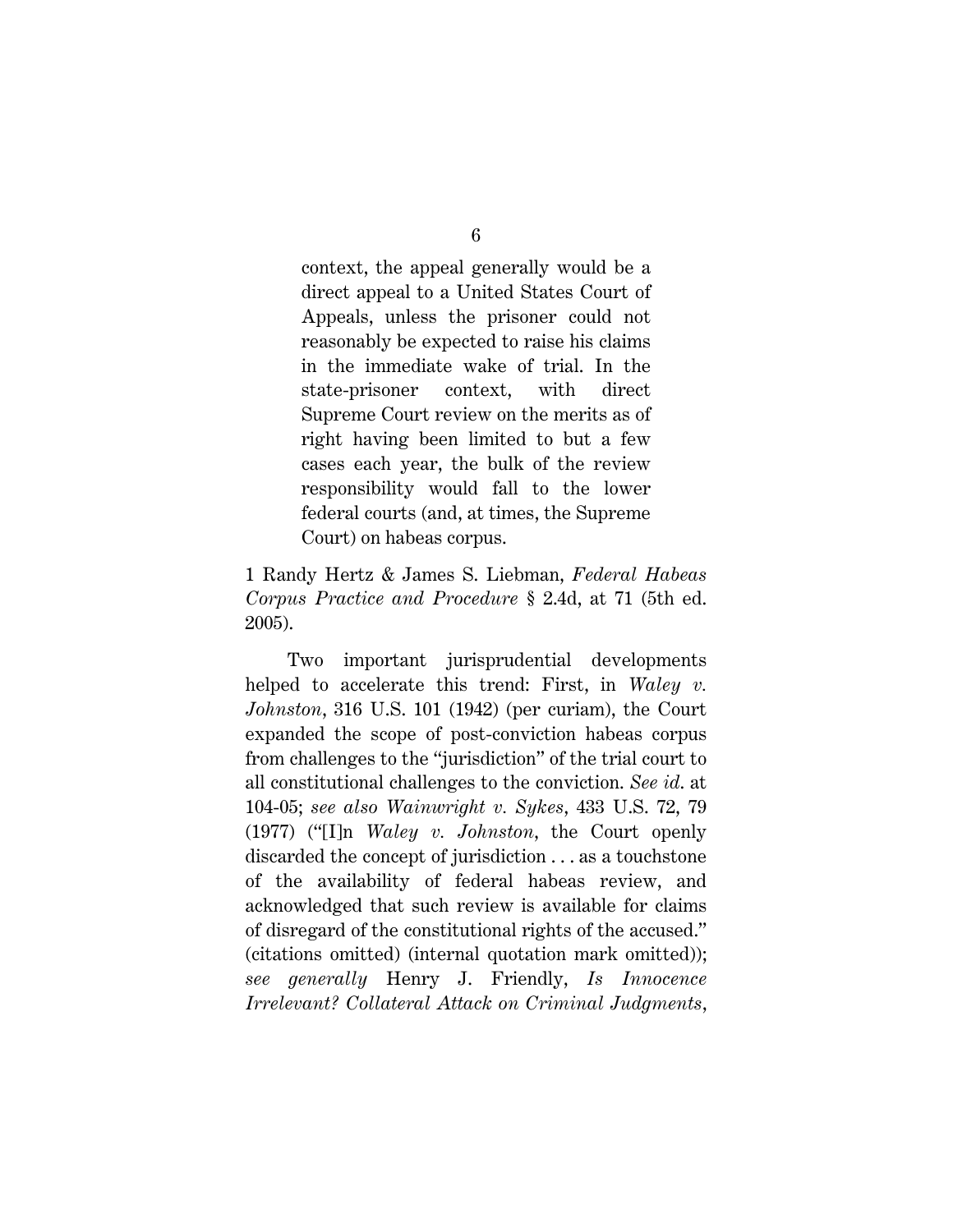38 U. Chi. L. Rev. 142, 151-54 (1970) (describing the evolution of the scope of post-conviction habeas review).

Eleven years later, in *Brown v. Allen*, 344 U.S. 443 (1953), the Court held that such expansive postconviction review extended even to those claims that had been fully litigated at trial, opening the door to sweeping federal relitigation of alleged trial-court errors. Between them, *Waley* and *Brown* necessarily presupposed that the principal federal post-conviction review of state trial-court errors would not take place on direct appeal, but rather collaterally via habeas corpus. And although federal post-conviction review of *federal* convictions was already available on direct appeal, this Court soon made clear that similar considerations applied to collateral review via 28 U.S.C. § 2255 of federal convictions, as well. *See generally Hill v. United States*, 368 U.S. 424, 427-28 & n.5 (1962).

To be sure, both this Court and Congress have since narrowed the scope of federal post-conviction habeas review for state prisoners, especially in the Antiterrorism and Effective Death Penalty Act of 1996 (AEDPA), Pub. L. No. 104-132, 110 Stat. 1214. But even as AEDPA eliminated *de novo* habeas review for "any claim that was adjudicated on the merits in State court proceedings," 28 U.S.C. § 2254(d)(1); *see Williams v. Taylor*, 529 U.S. 362 (2000), it preserved such review for claims that were *not* so adjudicated, and it continues to allow federal courts to set aside state-court merits adjudications if they are "contrary to, or involved an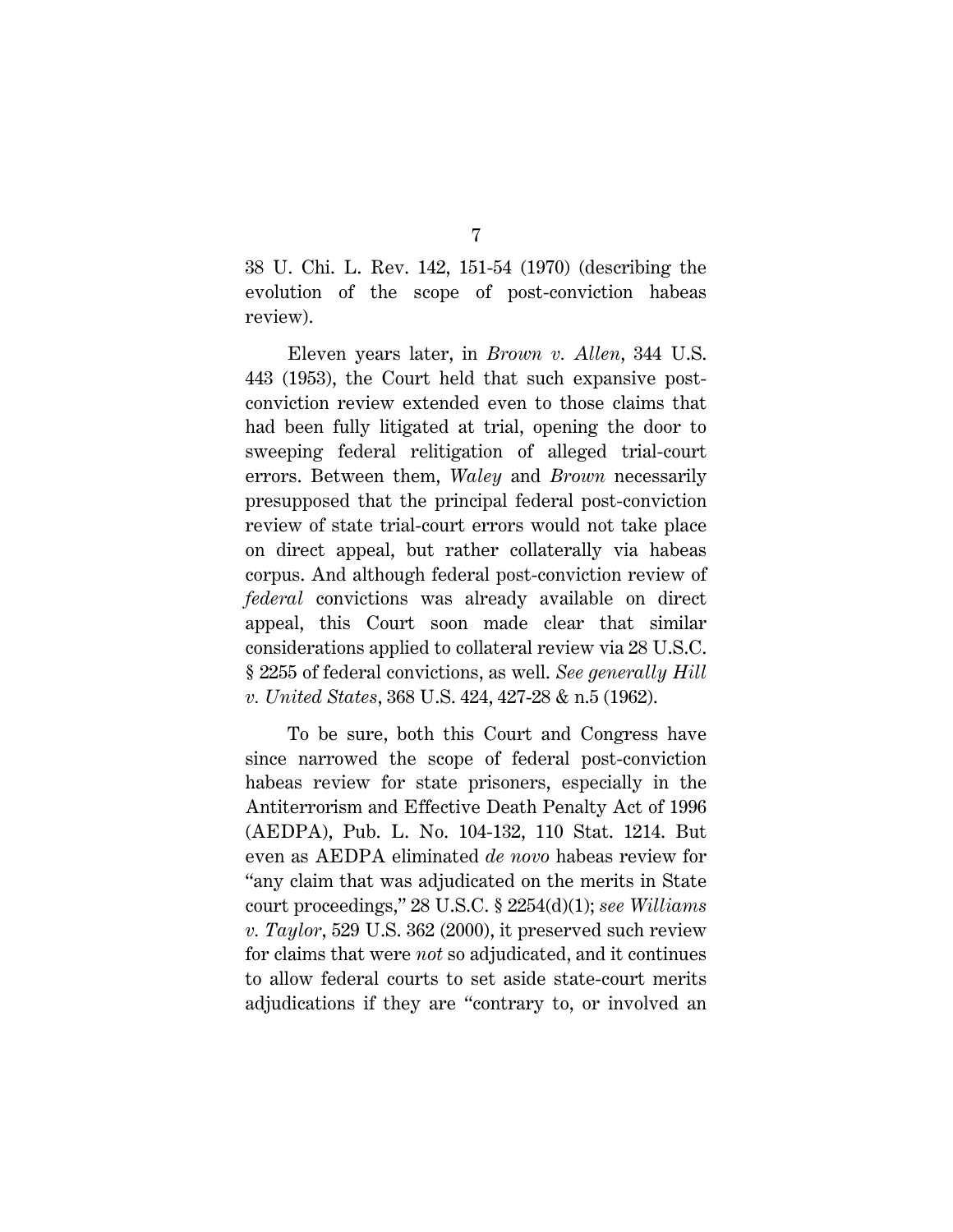unreasonable application of, clearly established Federal law," as determined by this Court. 28 U.S.C. § 2254(d)(1). And for federal convictions, the postconviction review provided for by § 2255 continues to be *de novo*. *See id*. § 2255(a).

## b. Congress Has Consistently Expanded This Court's Discretion Over Its Appellate Jurisdiction, Especially In Criminal Cases

At the same time, Congress has consistently expanded this Court's discretion over its appellate jurisdiction, beginning in the Evarts Act, *see* Act of Mar. 3, 1891, ch. 517, 26 Stat. 826, and the "Judges' Bill," *see* Judiciary Act of 1925, Pub. L. No. 68-415, 43 Stat. 936, and culminating in the near-abolition of mandatory appellate review in 1988, *see* Act of June 27, 1988, Pub. L. No. 100-352, 102 Stat. 662. Indeed, this general story has been well- and often-told. *See, e.g.*, Richard H. Fallon, Jr. et al., *Hart & Wechsler's The Federal Courts and the Federal System* 1447-50 (6th ed. 2009) [hereinafter "*Hart & Wechsler*"]; Edward A. Hartnett, *Questioning Certiorari: Some Reflections Seventy-Five Years After the Judges' Bill*, 100 Colum. L. Rev. 1643 (2000).

Nevertheless, it bears emphasizing that one of the areas where the expansion of appellate discretion has been the most pronounced has been in direct criminal appeals. For example, although the Judges' Bill had already heavily circumscribed the Court's mandatory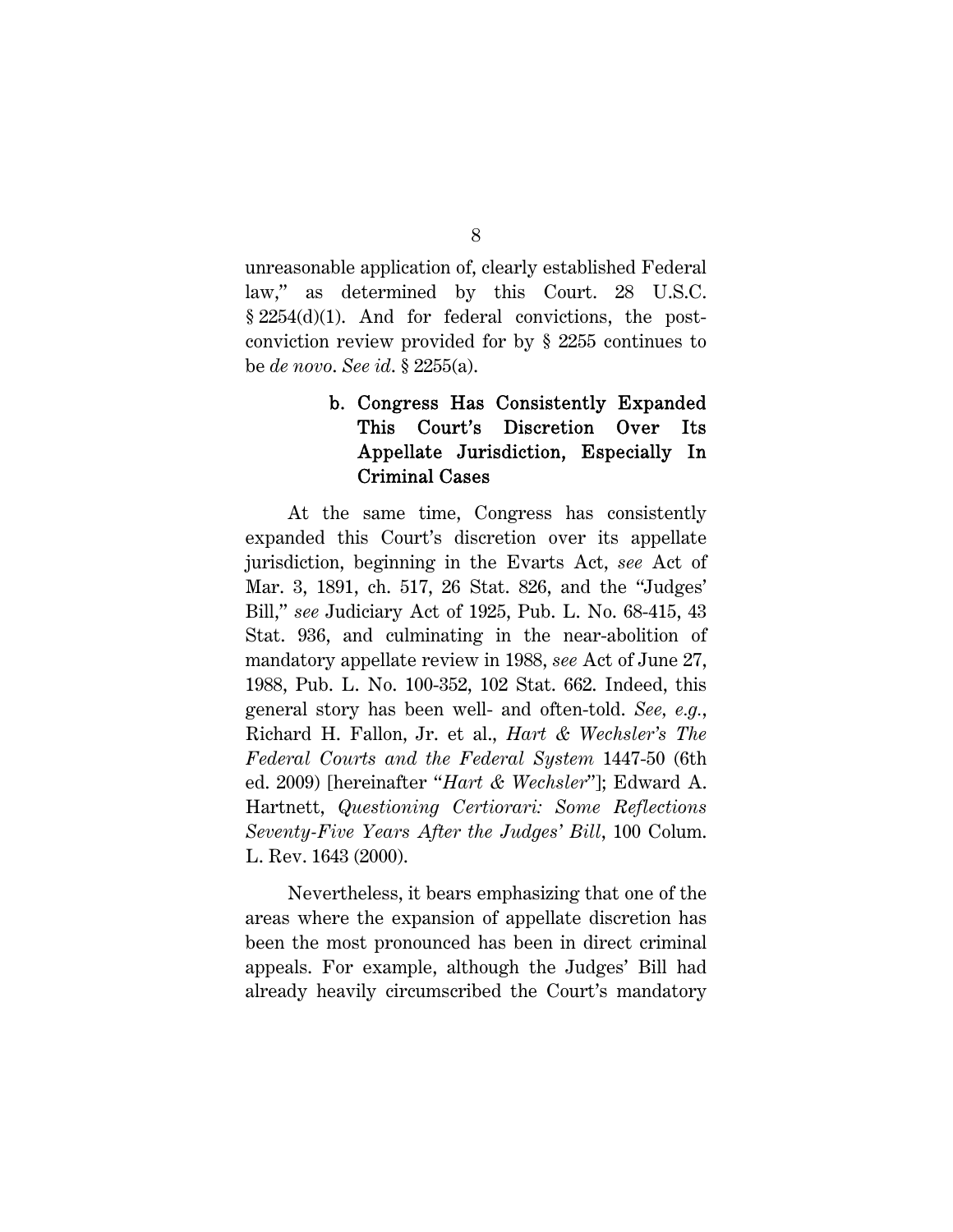appellate jurisdiction over federal convictions, the Omnibus Crime Control Act of 1970, Pub. L. No. 91- 644, 84 Stat. 1880, went further, eliminating direct appeals from district courts in specific criminal cases in which such authority had been provided by the Criminal Appeals Act of 1907, ch. 2564, Pub. L. No. 59- 223, 34 Stat. 1246. *See Hart & Wechsler*, *supra*, at 1449 & n.19. With regard to state-court convictions, the Judiciary Act of 1914 had already made such appeals discretionary with respect to state-court decisions upholding federal rights. *See* Act of Dec. 23, 1914, ch. 2, Pub. L. No. 63-224, 38 Stat. 790. In 1988, certiorari was extended to encompass all remaining state-court decisions subject to the Court's appellate jurisdiction. *See Hart & Wechsler*, *supra*, at 432-33. Thus, while this Court's discretion to set its docket has expanded as a general matter, such expansions have, at least in some cases, been specifically focused on increasing the Court's discretion to not hear direct criminal appeals.

## c. This Court Has Increasingly Declined To Exercise Direct Supervisory Powers Over Civilian Criminal Appeals

Not surprisingly, these jurisdictional and jurisprudential trends have produced a corresponding decline in this Court's docket, from a peak of well over 300 cases per Term in the early part of the twentieth century, *see* Felix Frankfurter & James M. Landis, *The Business of the Supreme Court: A Study in the Federal Judicial System* 295 tbl.I (1928), to the roughly 75 cases per Term the Court currently hears. The actual decline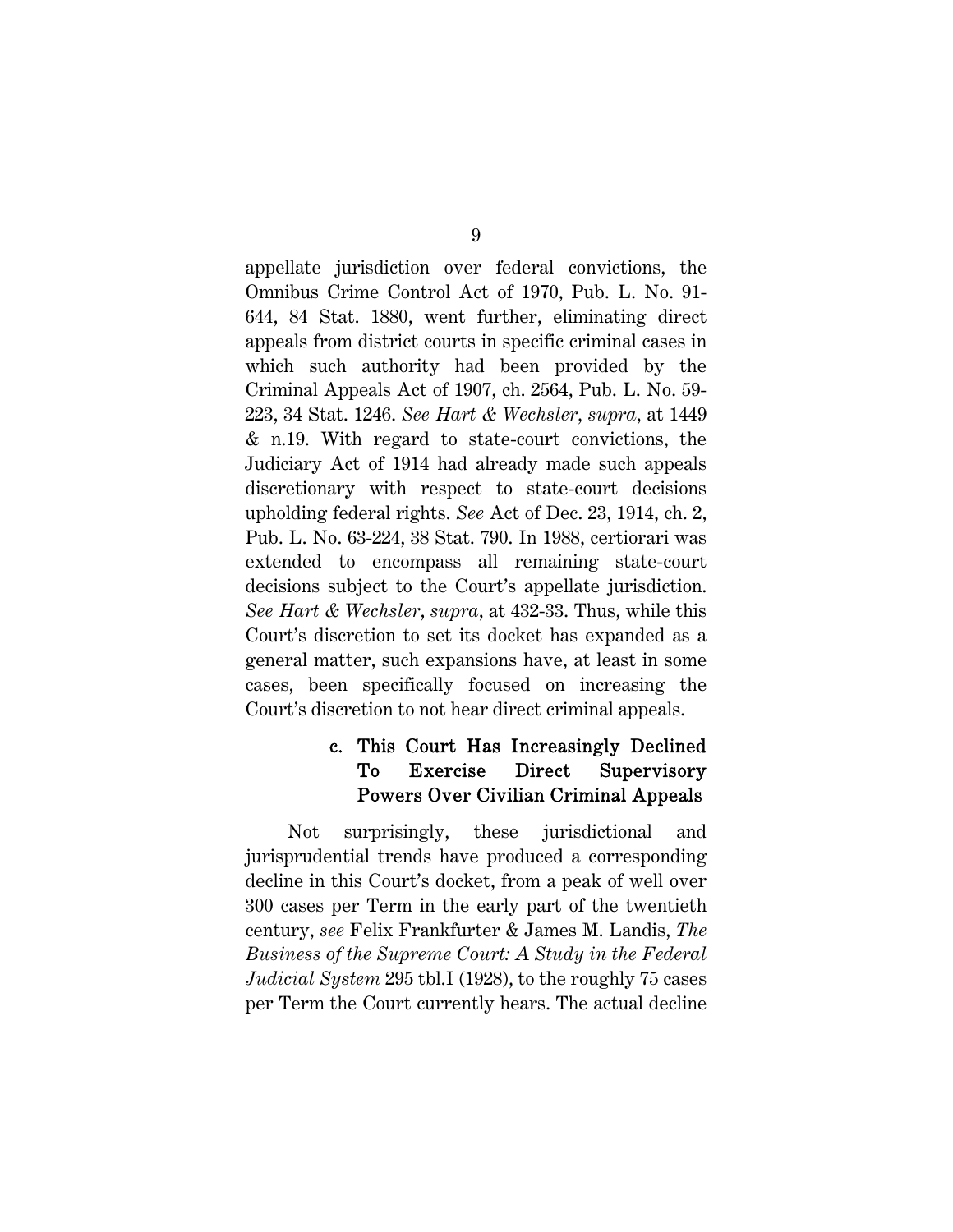has been particularly sharp, however, with regard to direct criminal appeals—especially from state courts. Indeed, even in 1989 (the year after the 1988 Act virtually abolished the Court's mandatory appellate jurisdiction), the Court still heard 41 appeals from state courts. During the October 2014 Term, in contrast, the Court heard *five* such cases, *see The Supreme Court, 2014 Term—The Statistics*, 129 Harv. L. Rev. 381, 391 tbl.II(E) (2015), only *two* of which were direct criminal appeals, *see id*. at 394 tbl.III; *see also Ohio v. Clark*, 135 S. Ct. 2173 (2015); *Heien v. North Carolina*, 135 S. Ct. 530 (2014). *See generally* Giovanna Shay & Christopher Lasch, *Initiating a New Constitutional Dialogue: The Increased Importance Under AEDPA of Seeking Certiorari from Judgments of State Courts*, 50 Wm. & Mary L. Rev. 211 (2008) (studying the shift in the composition of the Court's criminal docket).

The natural consequence of both the expansion of post-conviction habeas and the contraction of the Supreme Court's mandatory appellate jurisdiction has been to sharpen this Court's focus on those cases of national importance and/or cases raising divisions of authority among the lower courts, at the expense of ordinary appellate supervision of ordinary lower-court errors. Thus, although it is now accepted as axiomatic that "error correction . . . is outside the mainstream of the Court's functions," Stephen M. Shapiro et al., *Supreme Court Practice* § 5.12(c)(3), at 352 (10th ed. 2013); *see also* S. Ct. R. 10, it has been described as especially inappropriate in circumstances in which the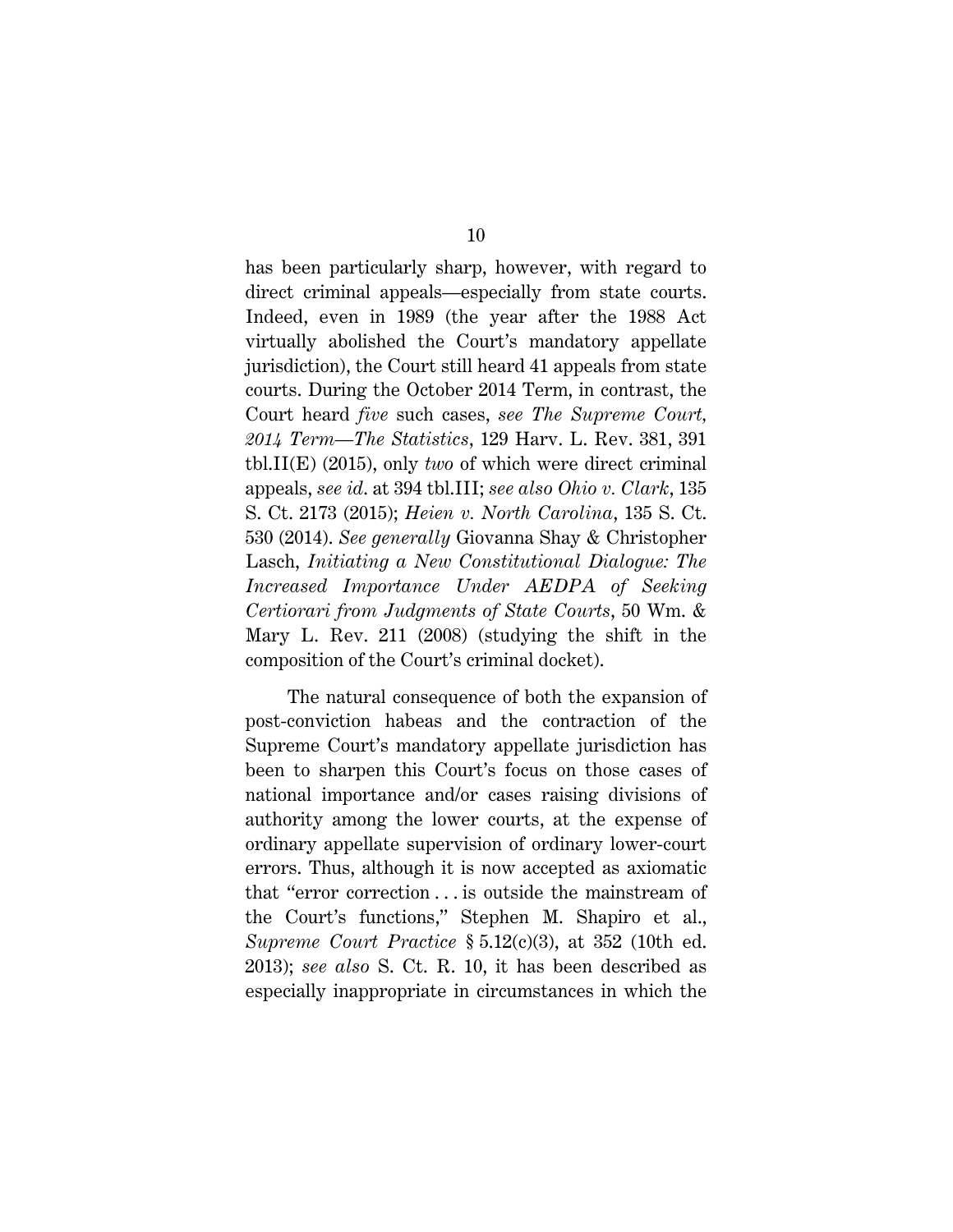errors petitioners seek to correct may be resolved in subsequent or collateral proceedings in the lower courts, *see, e.g.*, *Tory v. Cochran*, 544 U.S. 734, 739-40 (2005) (Thomas, J., dissenting), or in cases in which the likely impact of the lower court's error is limited to the specific controversy at bar, *see, e.g.*, *Anderson v. Harless*, 459 U.S. 4, 12 (1982) (Stevens, J., dissenting).

In other words, the gradual but near-complete evaporation of this Court's appellate docket in criminal cases can be traced at least in some respects to a combination of its increasingly discretionary jurisdiction and the greater opportunities for meaningful post-conviction review via collateral postconviction remedies in the lower state and federal courts.

- II. ARTICLE III POST-CONVICTION REVIEW OF MILITARY CONVICTIONS HAS FOLLOWED THE OPPOSITE PATTERN
	- a. This Court Has Carefully Circumscribed The Scope Of Collateral Post-Conviction Review Of Military Convictions

Even as this Court was expanding the scope of post-conviction habeas review of civilian criminal convictions as documented above, it took a far more modest approach to post-conviction habeas review of military convictions. Prior to 1942, habeas review of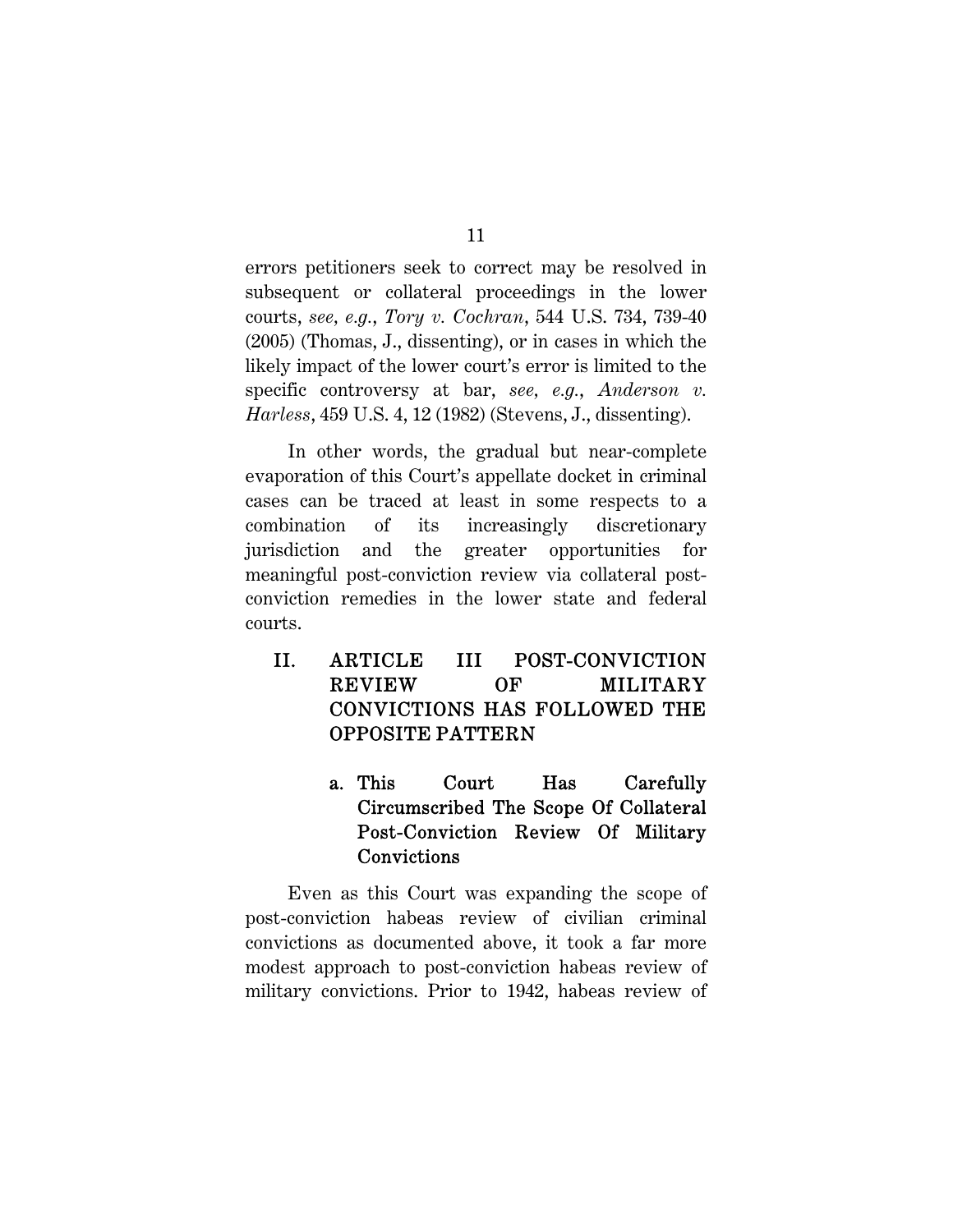military courts, like that of civilian courts, extended only to claims that the trial court lacked "jurisdiction." *See, e.g.*, *United States v. Grimley*, 137 U.S. 147, 150 (1890) ("[T]he civil courts exercise no supervisory or correcting power over the proceedings of a courtmartial .... The single inquiry, the test, is jurisdiction."). But whereas *Waley v. Johnston*, 316 U.S. 101 (1942) (per curiam), dramatically expanded the scope of civilian post-conviction habeas, *see ante* at 6, no comparable expansion immediately followed for collateral review of courts-martial, *see, e.g.*, *Hiatt v. Brown*, 339 U.S. 103, 110-11 (1950) (reaffirming *Grimley*).

Instead, four months after *Brown v. Allen*, 344 U.S. 443 (1953), opened the door to *de novo* relitigation in civilian post-conviction habeas, the Court in *Burns v. Wilson*, 346 U.S. 137 (1953) (plurality opinion), took a far-more-modest step in that direction for military convictions. Specifically, *Burns* held that collateral review of courts-martial would extend only to whether the trial court gave full and fair consideration to the defendant's claims. *See* 346 U.S. at 142 ("[W]hen a military decision has dealt fully and fairly with an allegation raised in that application, it is not open to a federal civil court to grant the writ  $\dots$ .").

*Burns* was heavily criticized when it was decided. *See, e.g.*, *id*. at 153-54 (Douglas, J., dissenting); *see also Burns v. Wilson*, 346 U.S. 844, 844-51 (1953) (Frankfurter, J., dissenting from the denial of rehearing). In particular, as Justice Frankfurter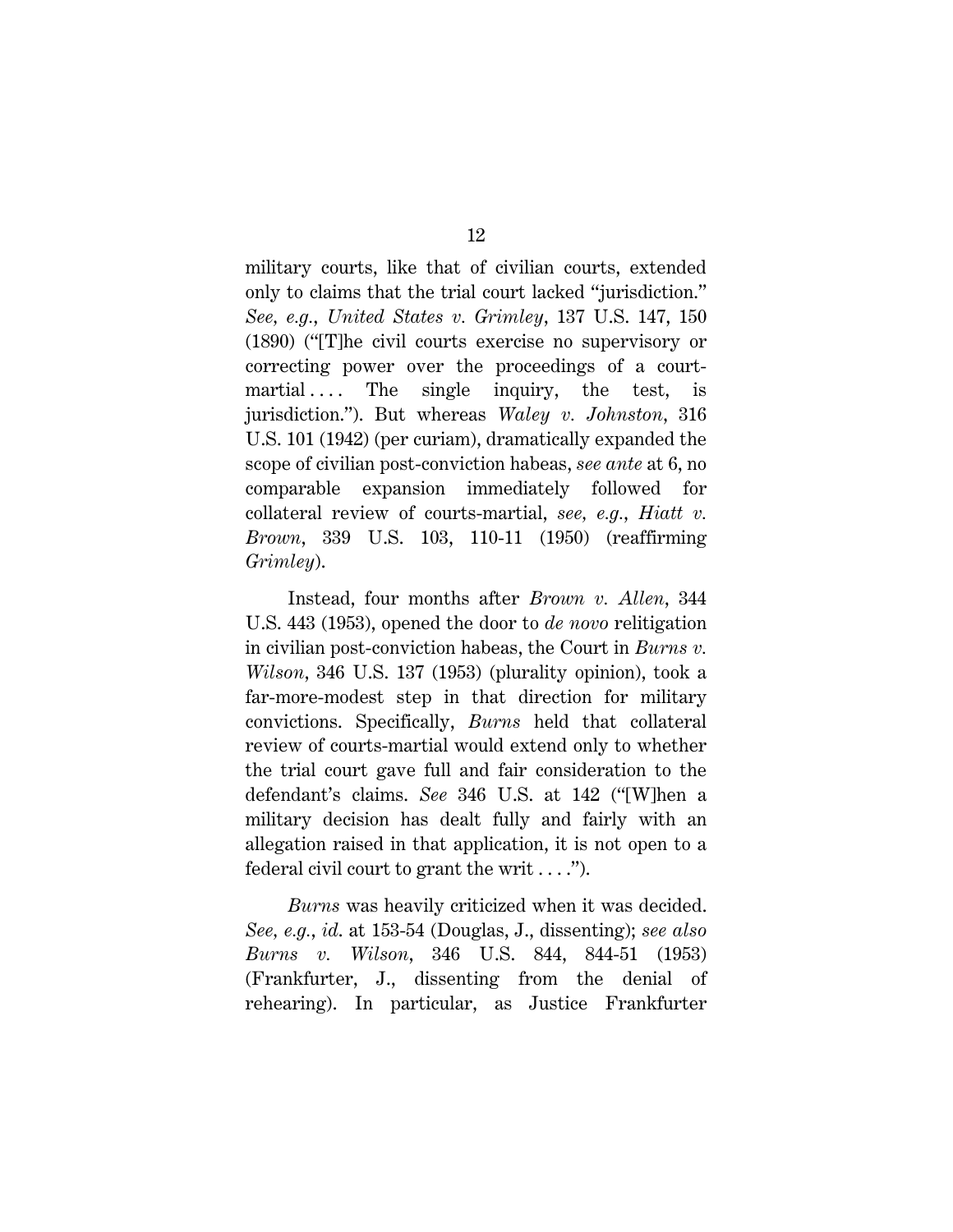explained, it was difficult to understand why the justifications for more expansive collateral postconviction review of *civilian* criminal courts did not apply *a fortiori* to military courts. *See* 346 U.S. at 848- 49 (Frankfurter, J., dissenting from the denial of rehearing). If anything, there may be even stronger arguments for *de novo* collateral review of *military* convictions, because, as Justice Kennedy explained in *Boumediene v. Bush*, 553 U.S. 723 (2008), "where relief is sought from a sentence that resulted from the judgment of a court of record,...considerable deference is owed to the court that ordered confinement," *id*. at 782, but "[m]ilitary courts are not courts of record," *id*. at 786.

*Burns* nevertheless remains good law. *See, e.g.*, *Thomas v. U.S. Disciplinary Barracks*, 625 F.3d 667, 671 (10th Cir. 2010); *Sanford v. United States*, 586 F.3d 28, 31-33 (D.C. Cir. 2009); *United States ex rel. New v. Rumsfeld*, 448 F.3d 403, 407-08 (D.C. Cir. 2006); *see also Schlesinger v. Councilman*, 420 U.S. 738, 748-53 (1975). Moreover, as the Tenth Circuit's decision in *Thomas* indicates, courts have understood "full and fair consideration" to encompass even those claims that receive *no* formal adjudication whatsoever by the military justice system. Instead,

> [w]hen an issue is briefed and argued before a military board of review, we have held that the military tribunal has given the claim fair consideration, even though its opinion summarily disposed of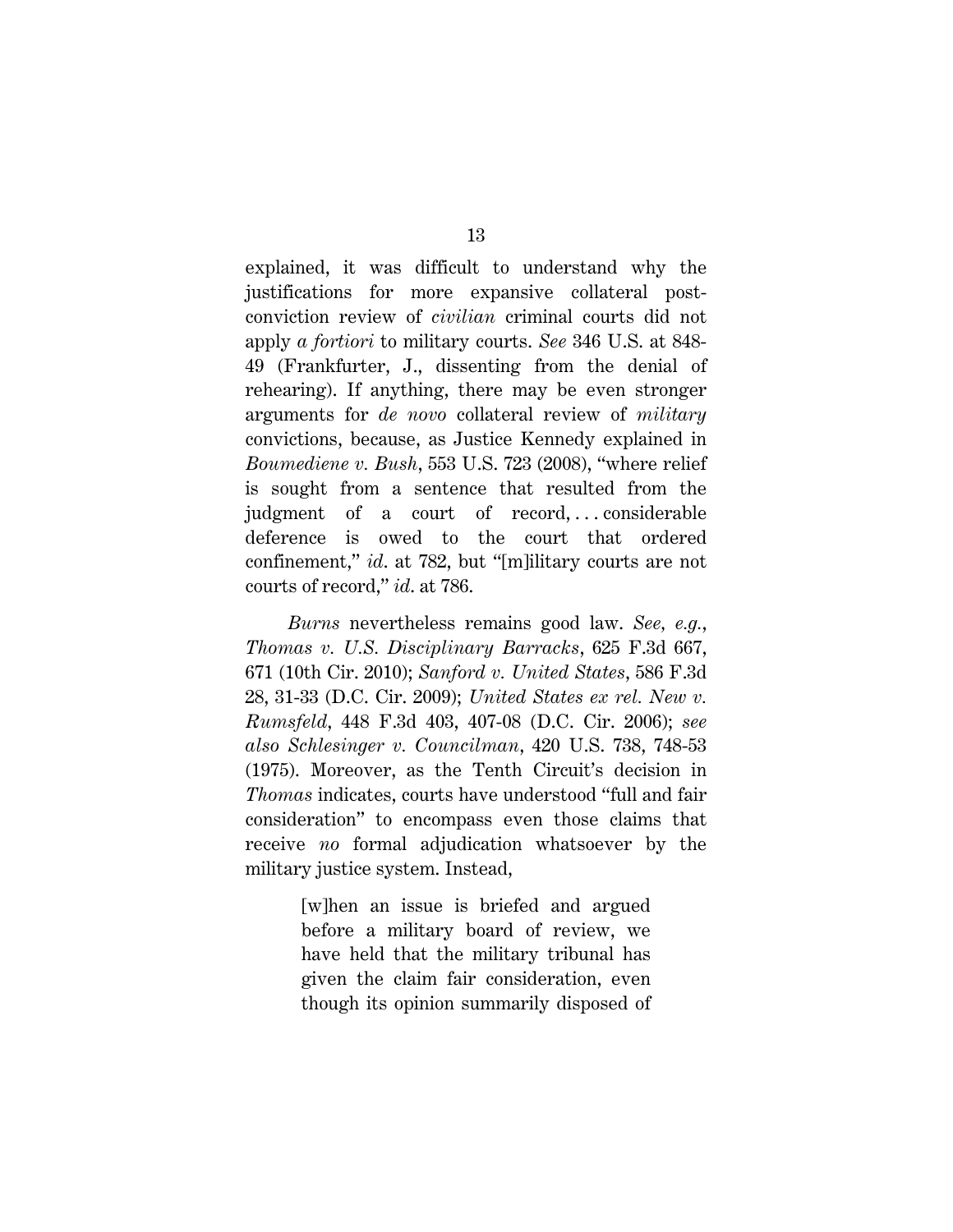the issue with the mere statement that it did not consider the issue meritorious or requiring discussion.

625 F.3d at 671 (quoting *Watson v. McCotter*, 782 F.2d 143, 145 (10th Cir. 1986)) (alteration in original); *see also id*. (noting that the Tenth Circuit "give[s] *greater deference* to the military than we do to state courts in relation to [constitutional] claims" (emphasis added)); *cf*. *Harrington v. Richter*, 562 U.S. 86, 98-99 (2011) (summarizing the broad deference that federal courts must give to summary state-court dispositions under AEDPA).

Although there is some variation at the margins in how other circuits apply *Burns*, *see, e.g.*, *Armann v. McKean*, 549 F.3d 279, 289 n.10 (3d Cir. 2008) ("The case law interpreting the full and fair consideration test lacks uniformity."), every circuit's approach reflects the basic proposition that the only military court errors that will typically be reviewable via post-conviction habeas in the civilian courts are those that reflect gross constitutional error or that implicate the trial court's jurisdiction.2

<sup>2.</sup> One of the strongest indications of the difficulty military defendants face in seeking collateral review in the civilian courts is their increasing resort to collateral post-conviction review within the military justice system, as endorsed by this Court in *United States v. Denedo*, 556 U.S. 904 (2009). *See, e.g.*, *Loving v. United States*, 68 M.J. 1 (C.A.A.F. 2009). Just as collateral post-conviction review within state courts does not obviate the importance of independent Article III oversight of state court convictions,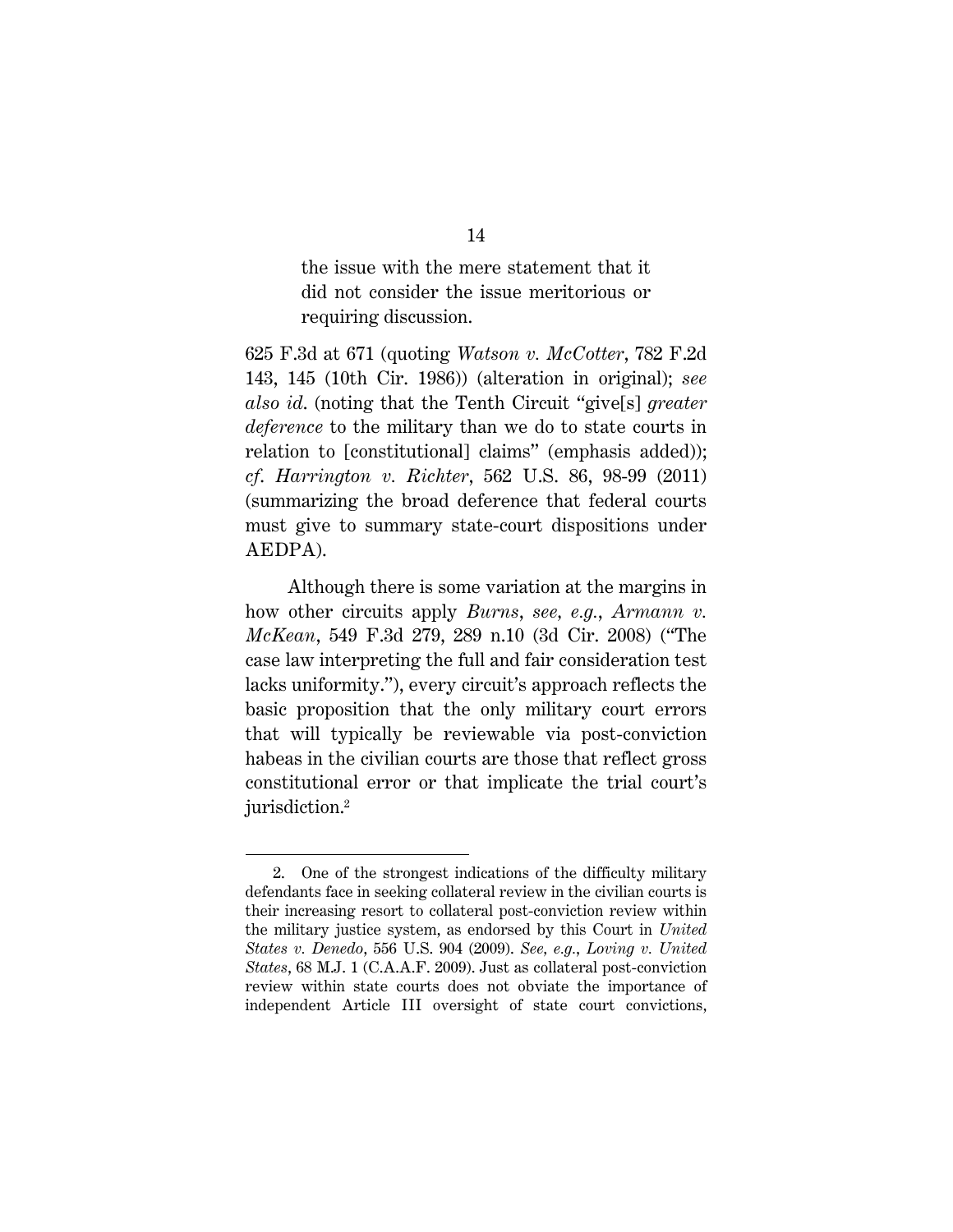So understood, a claim such as that presented by the Petitioner—that a sentencing scheme specifically upheld against a constitutional challenge by the Supreme Court might nevertheless be called into question by a *later* Supreme Court ruling—is simply not the kind of claim that is cognizable via contemporary collateral post-conviction review.

## b. Congress Has Expanded This Court's Direct Appellate Jurisdiction Over The Military Justice System—And Thereby Underscored The Need For More Direct Supervision

Whether as a cause or an effect of this narrow scope of collateral review, Congress has only *expanded* civilian appellate supervision of the military justice system. Thus, as part of the Uniform Code of Military Justice (UCMJ) in 1950, Congress created the Court of Military Appeals (the forerunner to CAAF), a single civilian appellate court to supervise direct appeals from each of the service departments. Congress went one critical step further in the Military Justice Act of 1983, Pub. L. No. 98-209, 97 Stat. 1393, investing this Court with certiorari jurisdiction in four classes of appeals from CAAF, *see* 28 U.S.C. § 1259, and thereby giving the Supreme Court for the first time direct supervisory

however, the same can be said for military convictions, as well—all the more so where, as here, the lower courts lack the authority to resolve Petitioner's constitutional claim.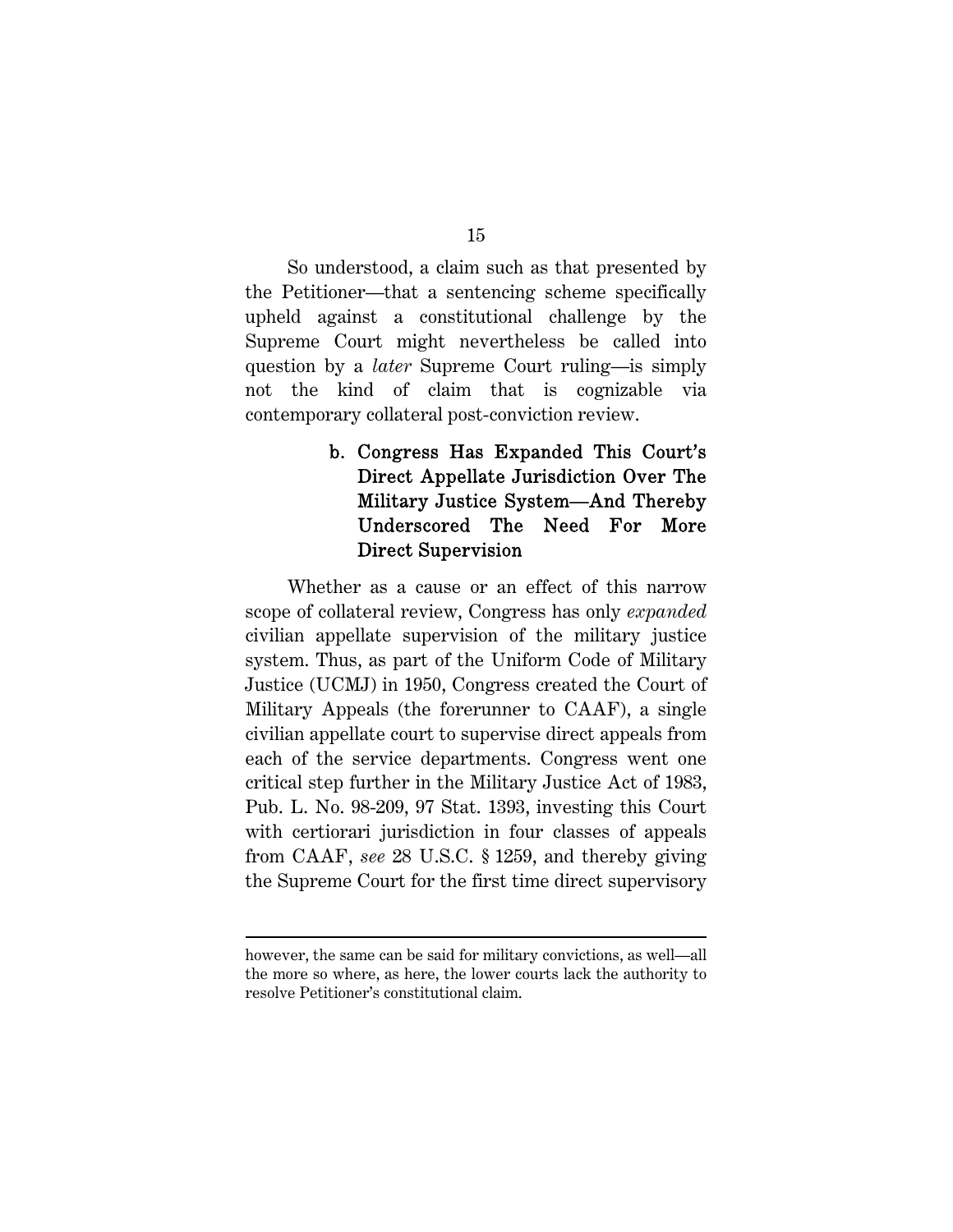responsibility over the military justice system.3 *See generally* Bennett Boskey & Eugene Gressman, *The Supreme Court's New Certiorari Jurisdiction over Military Appeals*, 102 F.R.D. 329 (1984).

Although part of the impulse behind the 1983 Act was to empower the military departments to appeal adverse decisions by CAAF, the relevant legislative history is replete with concerns over the extent to which pursuing collateral review had become "a difficult and costly endeavor" for servicemembers as well, especially given that (1) many of them could not afford to retain counsel in such cases; and (2) in any event, there were "limited grounds for collateral review." *See, e.g.*, S. Rep. No. 98-53, at 8-9 (1983); *see also* H.R. Rep. No. 98-549, at 16 (1983), *reprinted in*

<sup>3.</sup> To similar effect, the Military Commissions Acts of 2006 and 2009 also invest the Supreme Court for the first time with certiorari jurisdiction to review direct appeals of final judgments by military commissions (after they have been heard by the intermediate Court of Military Commission Review and the D.C. Circuit). *See* 10 U.S.C. § 950g(e); *cf. Ex parte Vallandigham*, 68 U.S. (1 Wall.) 243 (1863) (holding that civilian courts lack the authority to entertain appeals from military commissions). And although it has since been repealed, a different provision of the 2006 MCA would have made such a direct appeal the *exclusive* post-conviction remedy available under the Act. *See* 10 U.S.C. § 950j(b) (2006). *See generally* Stephen I. Vladeck, *Exceptional Courts and the Structure of American Military Justice*, *in Guantánamo and Beyond: Exceptional Courts and Military Commissions in Comparative and Policy Perspective* 163 (Fionnuala D. Ní Aoláin & Oren Gross eds., Cambridge Univ. Press 2013) (summarizing the evolution of appellate and collateral review of military courts), http://perma.cc/DQ98-UK9H*.*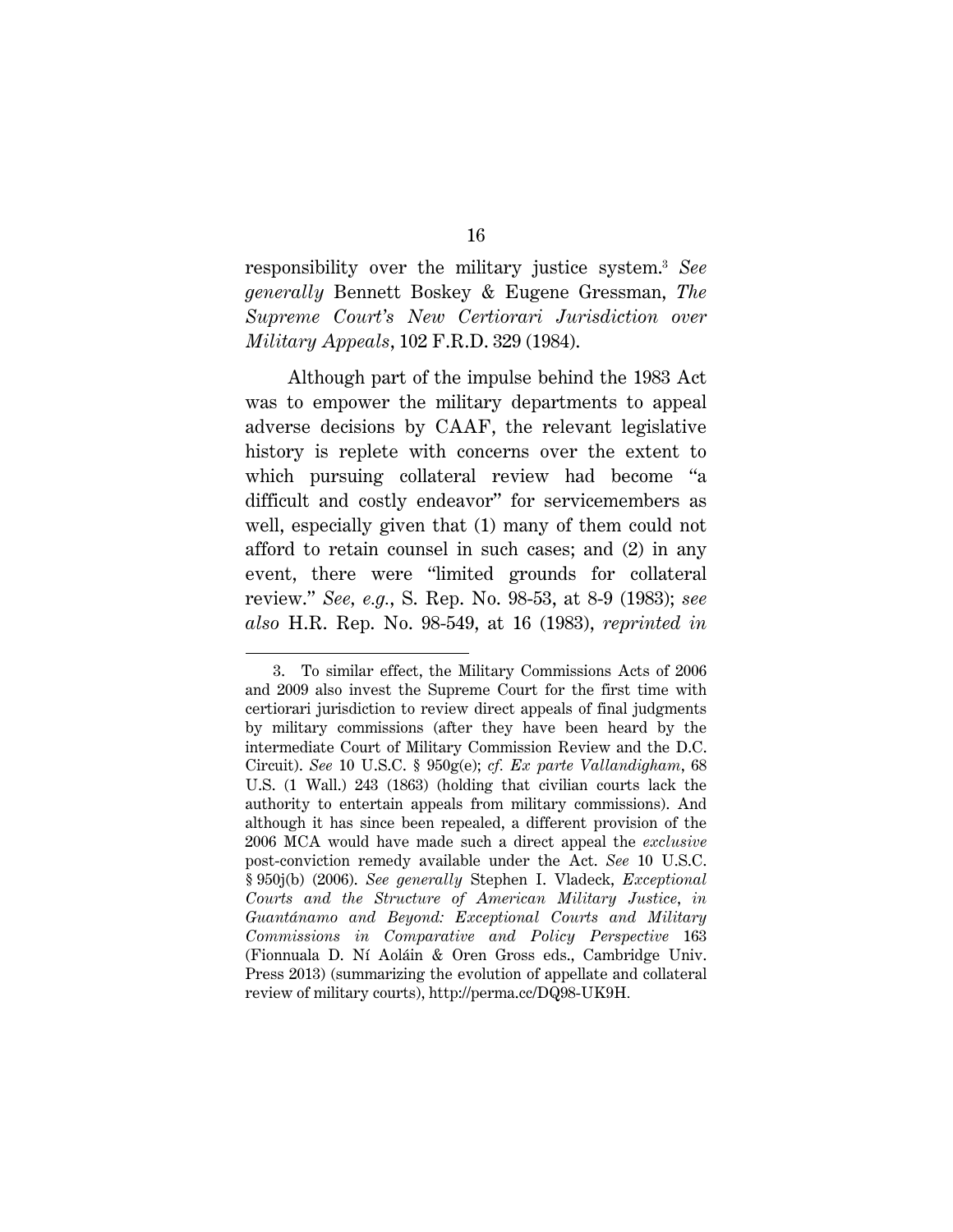1983 U.S.C.C.A.N. 2177, 2182. *See generally The Military Justice Act of 1982: Hearings on S. 2521 Before the Subcomm. on Manpower and Personnel of the S. Comm. on Armed Services*, 97th Cong., 136 (1982) (testimony of Hon. Robinson O. Everett, Chief Judge, U.S. Court of Military Appeals).

To be sure, the incompleteness of the expansion of the Court's certiorari jurisdiction over the military has not escaped criticism—especially to the extent that § 1259 does *not* confer certiorari jurisdiction over courtmartial appeals that CAAF itself declines to hear. *See, e.g.*, Eugene R. Fidell, *Review of Decisions of the United States Courts of Appeals for the Armed Forces by the Supreme Court of the United States*, *in Evolving Military Justice* 149, 155-60 (Eugene R. Fidell & Dwight H. Sullivan eds., 2002). But the perceived underinclusiveness of the 1983 Act in no way undermines the more important point for present purposes—that one of its central goals was radically to expand this Court's supervisory authority over the military justice system.4

<sup>4.</sup> This Court's lack of supervisory authority over the military justice system prior to 1983 was not only a frequent rhetorical flourish deployed to underscore the *independence* of military courts vis-à-vis their civilian brethren, *see, e.g.*, *Burns*, 346 U.S. at 140 (plurality opinion); it had major doctrinal consequences, as well. For example, Justice Harlan invoked the structural independence of the military justice system as the basis for the "substantial degree of civilian deference to military tribunals." *Noyd v. Bond*, 395 U.S. 683, 694 (1969). And Justice Powell relied upon it to support an abstention rule precluding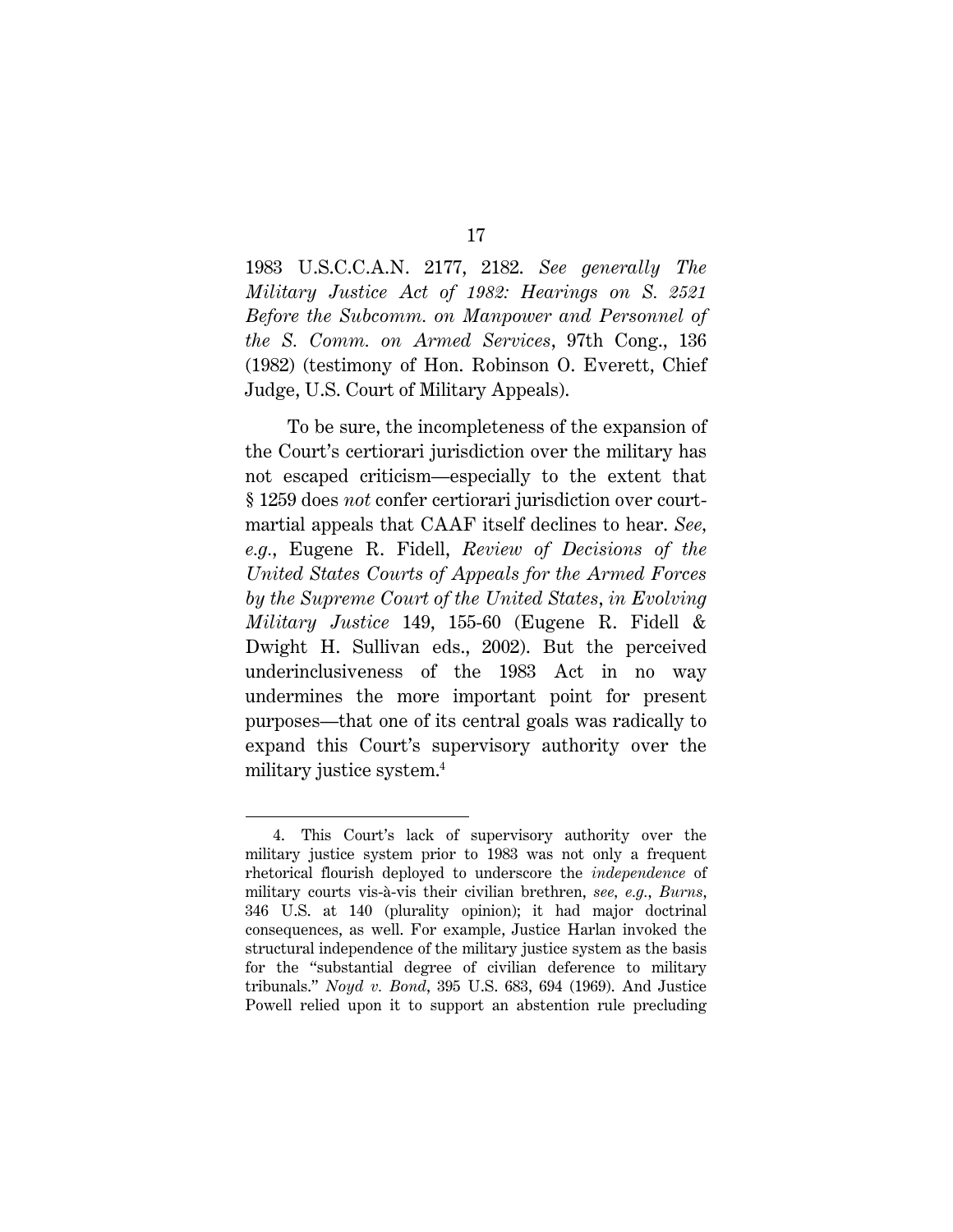Indeed, it is particularly telling that Congress so intended, given that decisions by the military courts are often of limited importance or precedential value outside the military justice system—or even within it. *See, e.g.*, 10 U.S.C. § 948b(c) (2006) ("The judicial construction and application of [the UCMJ] are not binding on military commissions established under [the MCA]."). The natural conclusion to draw from this development is that, in contrast to the example of civilian criminal convictions, Congress specifically intended for this Court to take a more active role in supervising military convictions on direct appeal.<sup>5</sup>

To be clear, *amicus* does not suggest that, by dint of *Burns* and the Military Justice Act, this Court is bound to exercise certiorari jurisdiction over CAAF in any case (or even in most cases) in which it is permissibly sought. Quite to the contrary. But the lesson to be divined from the developments discussed above is the different (and far more active) role that

civilian courts from entertaining pre-trial challenges to anything other than the jurisdiction of a military court. *See Schlesinger v. Councilman*, 420 U.S. 738, 746 (1975).

<sup>5.</sup> Notwithstanding these developments, the last time this Court granted plenary review of a servicemember's petition for certiorari to CAAF was on November 8, 1996. *See Edmond v. United States*, 519 U.S. 977 (1996) (mem.). In the ensuing 19 and one-half years, this Court has exercised plenary review over only three appeals from CAAF—granting the *government*'s petitions for certiorari in *United States v. Denedo*, 556 U.S. 904 (2009); *Clinton v. Goldsmith*, 526 U.S. 529 (1999); and *United States v. Scheffer*, 523 U.S. 303 (1998).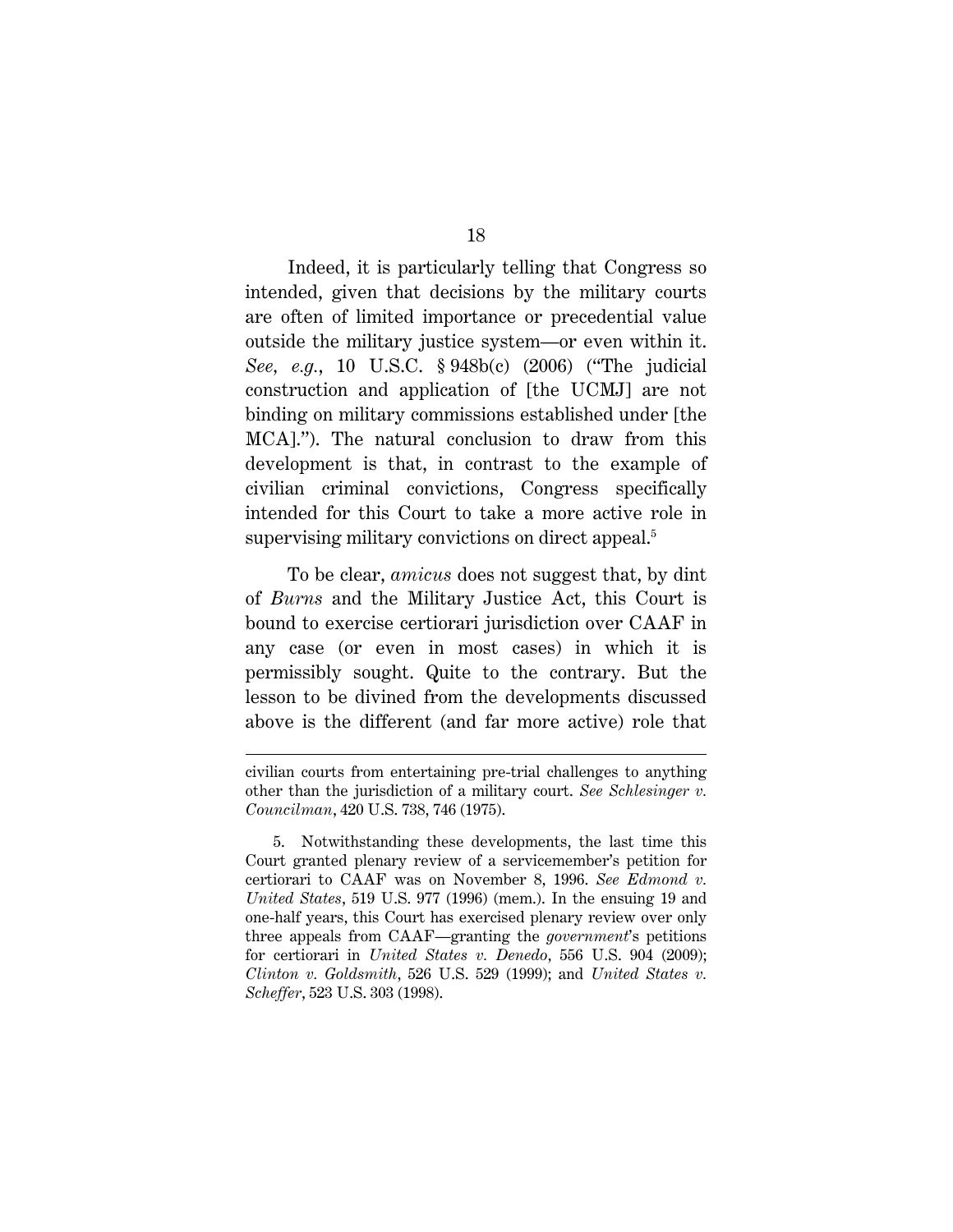this Court is meant to—and should—play in reviewing direct appeals from the military justice system as compared to that which it plays on direct appeal of civilian criminal convictions.

## III. THIS CASE IS A UNIQUELY COMPELLING CANDIDATE FOR APPELLATE SUPERVISION

With that lesson in mind, Petitioner's case for certiorari is especially compelling. Not only is Petitioner offering a substantial constitutional challenge to a death sentence, but his challenge, if affirmed, would invalidate the *entire* scheme by which the military justice system currently imposes capital punishment. Thus, this is hardly a case in which Petitioner seeks only the correction of ordinary errors by the military courts.

But what makes Petitioner's entitlement to a writ of certiorari unique is that CAAF expressly concluded that only *this* Court could resolve the central question presented by his Petition, *i.e.*, whether *Loving* survives *Ring*. *See Akbar*, 74 M.J. at 404 (citing *Rodriguez de Quijas v. Shearson/Am. Express, Inc.*, 490 U.S. 477, 484 (1989)). This brief takes no position on the *answer* to that question, but *amicus* certainly *does* believe that, if CAAF is not in a position to resolve that issue, then this Court must.